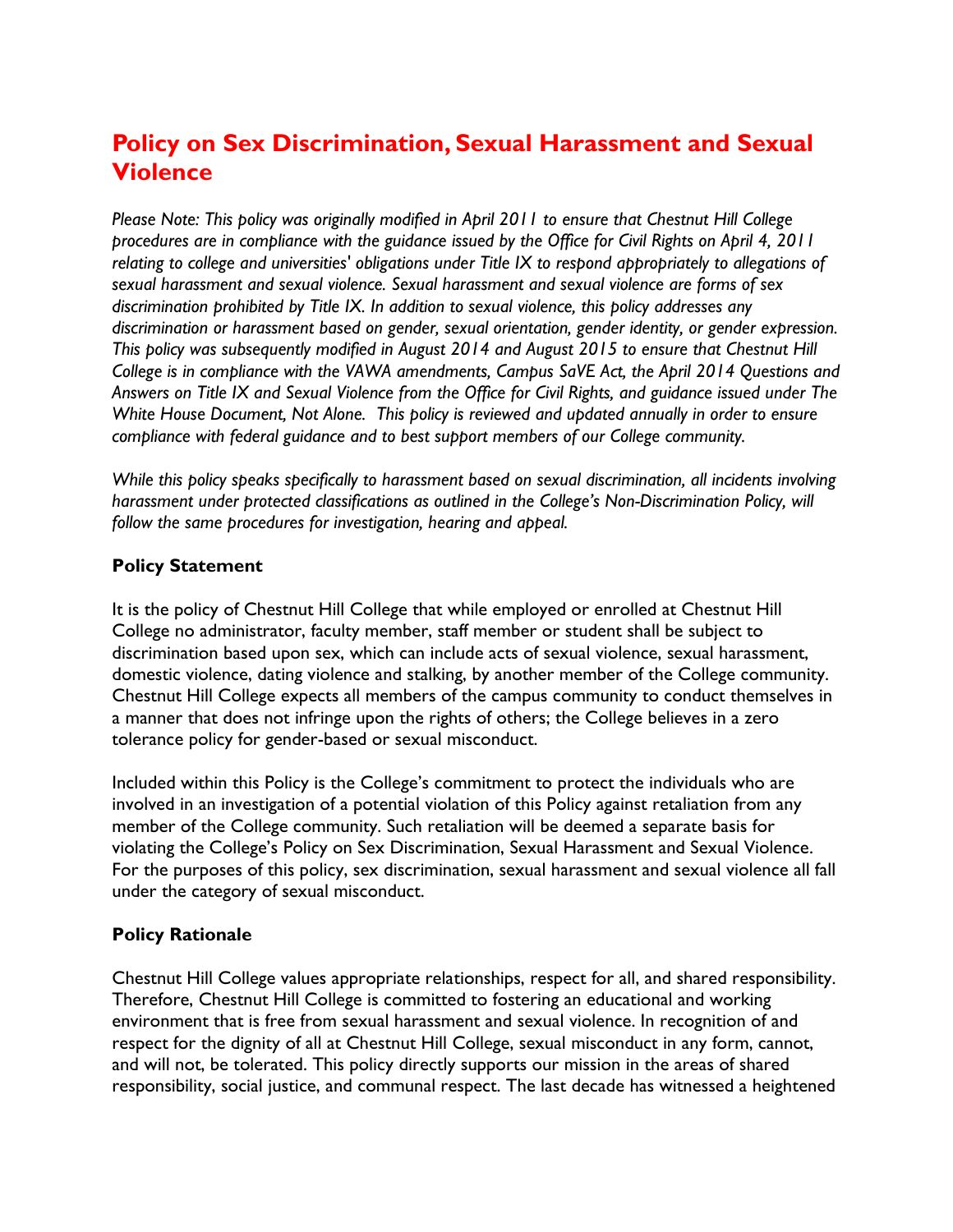awareness in our society of the various forms of sexual misconduct, and a deep and sincere concern for the entire College Community prompts us to form a Policy on Sex Discrimination, Sexual Harassment and Sexual Violence.

The purpose of this policy is:

- To educate the community on the definitions of sexual misconduct,
- To outline the steps necessary to deal most effectively with cases involving allegations of sexual misconduct, and
- To define the rights and responsibilities for members of the Chestnut Hill College community.

# **Scope of Policy**

- This policy and the procedures set forth herein apply to and cover all members of the College community in all three Schools without exception. The College community includes all administrators, faculty, staff, and students. Title IX protects students from sexual harassment in a school's educational programs and activities.
- The College also contracts a number of vendors on campus. These individuals are also protected from all forms of discrimination and are held accountable to policies and procedures outlined by their respective employers. If a vendor is accused of misconduct against a member of the College community, the College will work collaboratively with the individual's employer. At the request of the College these individuals may also be subject to interim measures (outlined below) while an incident is investigated and resolved.
- Employees are protected from sexual discrimination in all phases of their employment including applications, job performance, salary, and promotions.
- Members of the College community, who are traveling abroad on College business or due to a College course, are expected to comply with this Policy regardless of local laws and/or customs.
- Title IX also prohibits harassment based upon sex or sex-stereotyping.
- Members of the College community are protected from being retaliated against for filing a claim or for cooperating in an investigation
- This policy and the procedures cover all members of the College community in all three Schools for claims of discrimination, harassment or retaliation under any other protected category as outlined in the College's *Non-Discrimination Policy*.

# **Legal Definition**

Discrimination or harassment on the bias of sex is a violation of Section 703 of Title VII of the l964 Civil Rights Action and Title IX of the Educational Amendments of 1972. Unwelcome sexual advancements, requests for sexual favors, and other verbal, non-verbal or physical conduct of a sexual nature constitute sexual harassment when:

 Submission to such conduct is made either explicitly or implicitly a term or a condition of an individual's employment or academic advancement;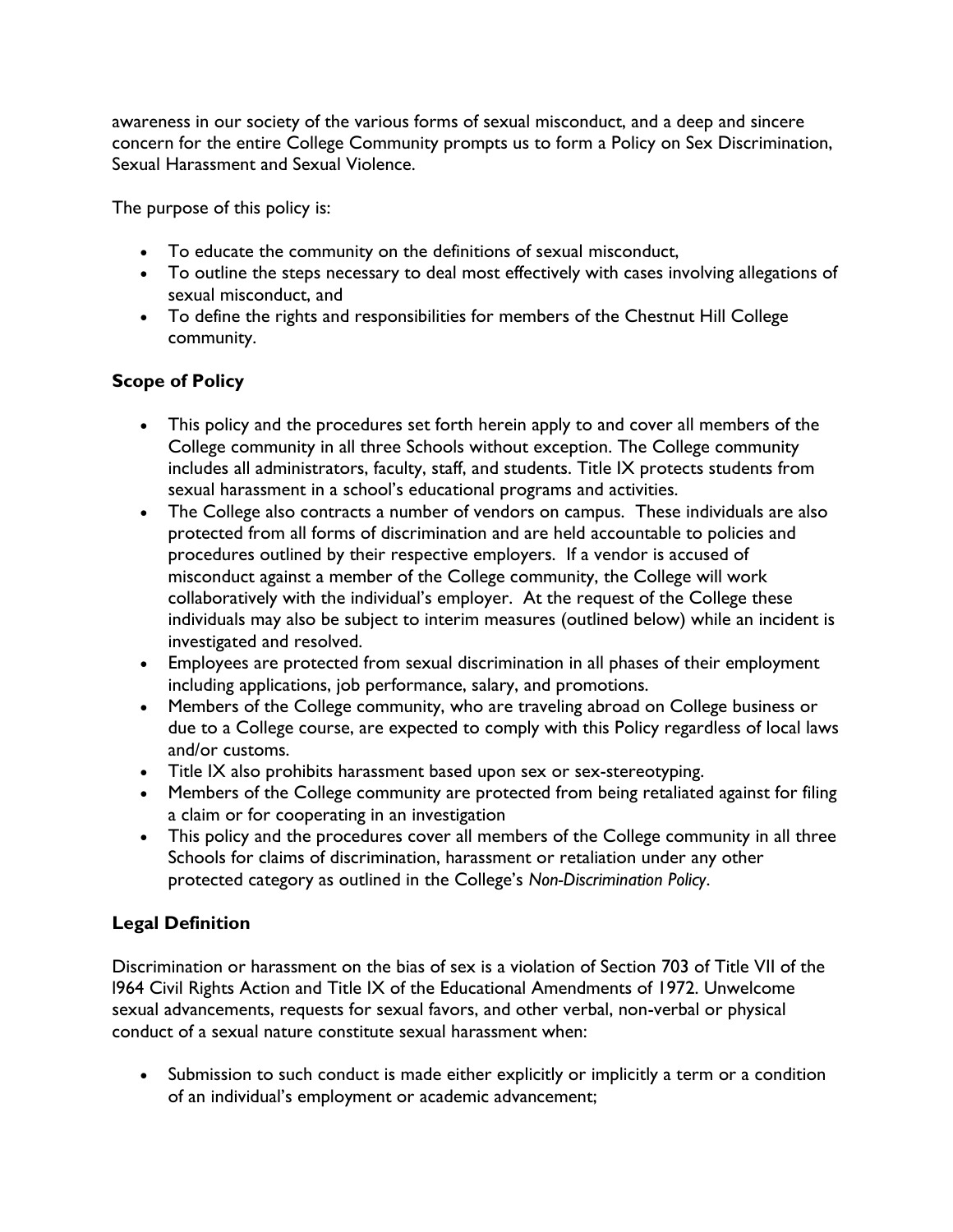- Submission to or rejection of such conduct by an individual is used as a basis for employment or academic decisions affecting the individual; or
- Such conduct has the purpose or effect of unreasonably interfering with an individual's academic or work performance or creating an intimidating, hostile, or offensive educational, living or working environment.

# **Title IX Coordinator**

Chestnut Hill College designates Krista Bailey Murphy, Ph.D., Dean of Student Life, as the Title IX Coordinator. Dr. Murphy can be reached at 215-248-7142 or via email at [murphyk@chc.edu](mailto:murphyk@chc.edu). Dr. Murphy's office is located in Fournier, Room 144.

The Title IX Coordinator oversees the College's centralized review, investigation, and resolution of reports of sexual misconduct. The coordinator also coordinates the College's compliance with Title IX. The Title IX coordinator is:

- responsible for oversight of the investigation and resolution of all reports of sexual misconduct;
- knowledgeable and trained in relevant state and federal laws and College policy and procedure;
- available to advise any individual, including a complainant, a respondent, or a third party, about the courses of action available at the College, both informally and formally;
- available to provide assistance to any College community member regarding how to respond appropriately to reports of sexual misconduct;
- responsible for monitoring full compliance with all requirements and timelines specified in the complaint procedures; and
- responsible for compiling annual and semi-annual reports.

# **SEXUAL MISCONDUCT OFFENSES INCLUDE, BUT ARE NOT LIMITED TO:**

- o **Sexual Harassment**
- o **Sexual Assault**
	- **Non-Consensual Sexual Contact (or attempts to commit same)**
	- **Non-Consensual Sexual Intercourse (or attempts to commit same)**
- o **Sexual Exploitation**
- o **Stalking**
- o **Intimate Partner Violence: Domestic Violence or Dating Violence**
- o **Bullying or Intimidation**

Detailed definitions and examples of these forms of misconduct are included in the Supplemental Materials section of this Policy.

# **Reporting Sexual Misconduct in Any Form**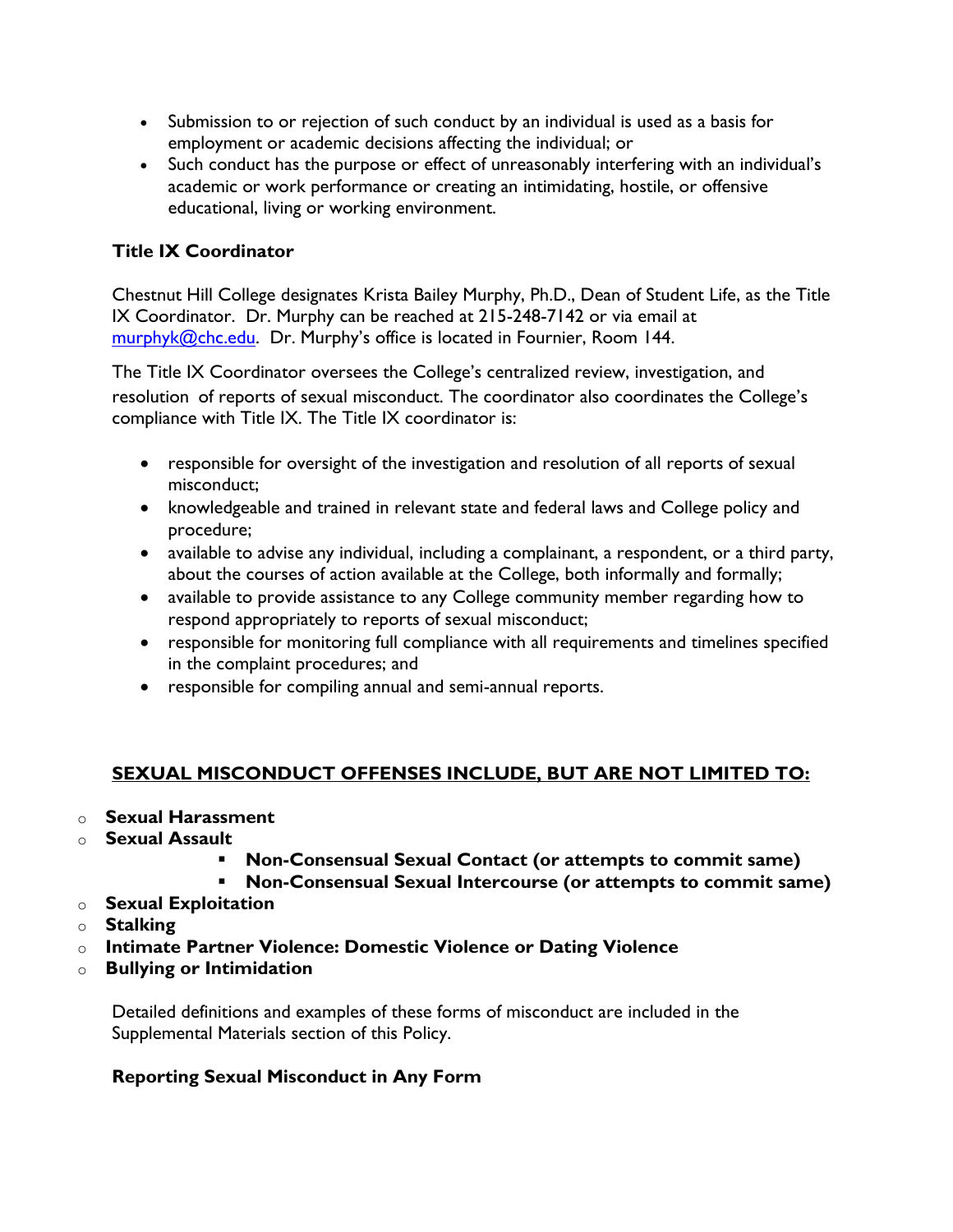If you have been subjected to an act of sexual misconduct, you are urged to report the incident immediately. You may also want to discuss the event with a close friend, roommate, Resident Assistant, staff, faculty, family member, etc. who can support you through the initial medical treatment (if necessary) and reporting of the events. If you have been the victim of sexual violence you are urged to report the incident to the police immediately.

If you have been the victim of an act of sexual misconduct, you may be wondering what to do next. Here are some of your **options**:

- Get to a place where you feel physically and emotionally safe.
- Contact someone you trust to stay with you for moral support.
- Immediately report the incident to the appropriate College personnel.
	- This could include a Resident Assistant (RA), Campus Safety and Security, the Title IX Coordinator, or another individual whom you trust.
- If you were a victim of sexual violence and wish to contact the police, you may do so by calling 911.
- If you were a victim of sexual violence, it is important to seek medical care so you can be treated for injuries and tested for pregnancy and sexually transmitted diseases. Philadelphia has created the Philadelphia Sexual Assault Response Center (PSARC). PSARC is located at 300 E. Hunting Park Avenue, Philadelphia, PA 19124 and can be reached via phone at 215-685-3251.
	- PSARC has specially trained and certified Sexual Assault Nurse Examiners (SANE) to assist in the medical process related to forensic exams. Forensic evidence can be collected up to 96 hours after an assault has occurred.
	- A forensic exam, completed by a medical practitioner, is the process through which physical evidence is collected. This evidence could be used in a judicial case, if the victim chooses to pursue charges. Physical evidence can include photo documentation of injuries, collection of fluids (blood, semen, urine, saliva) and other identifiable objects (hair, clothing with potential DNA). Forensic exams are free of charge to victims of assault and will not be billed to the victim or the insurance company.
- Avoid showering, bathing, douching or cleaning in any other way to help preserve medical evidence if you choose to prosecute. Any clothes, sheets, or other items that may be considered evidence should be stored in paper (not plastic) bags. If you are still wearing the clothes you had on at the time of the assault be sure to bring a change of clothes with you to the hospital.

# **To File A Complaint with the College**

To make a report of an act of sexual misconduct, we encourage you to seek out another member of the College community with whom you feel comfortable (this may include a friend, coach, advisor, etc.). Campus Security (215-242-7777) can be reached 24 hours a day should you wish to file a complaint or need immediate assistance Campus Security can also assist you in contacting the police if you would like to file a report with the police. All reports of sexual discrimination, harassment and violence will be reported to Krista Bailey Murphy, the College's Title IX Coordinator. Individuals should be advised that the Title IX Coordinator is obligated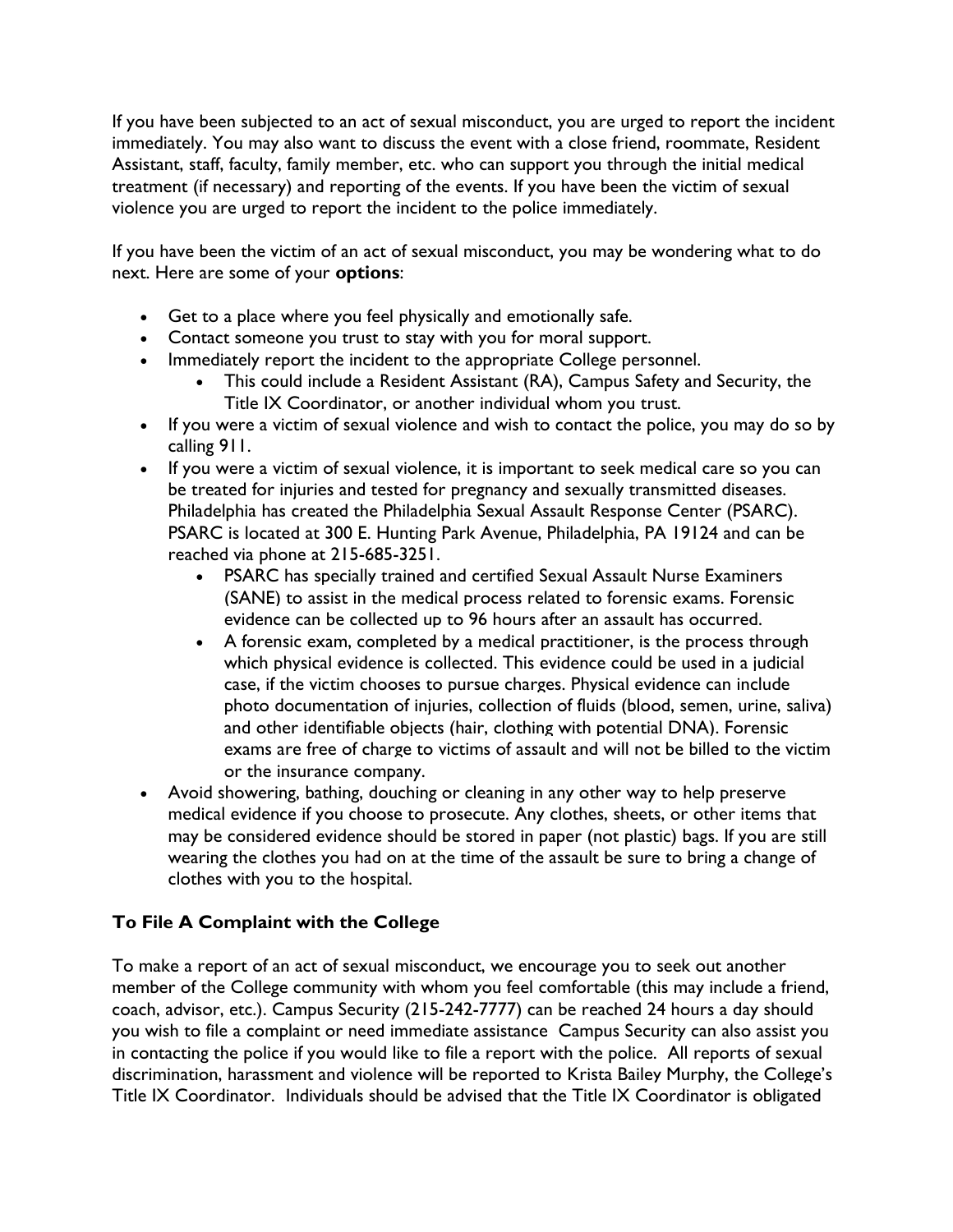to act on any report of sexual misconduct. The College does not limit the timeframe for filing a report of misconduct. Reports can be submitted at any time following an incident, although the College's ability to take any action may be negatively affected by the length of time between the alleged incident and the report.

You may choose to pursue the incident through the College's hearing process; you may choose to prosecute through the police; or you may choose to do both. Once the matter is reported to the College, the College may have a responsibility to investigate the situation even if you chose not to cooperate with the College. You should not feel pressured into any option; you may want to consult with your family before making a decision.

# **Types of On Campus Reports/ Confidentiality of Reports**

The College encourages complainants of sexual misconduct to talk to somebody about what happened – so complainants can get the support they need, and so the College can respond appropriately. Different employees on campus have different abilities to maintain a complainant's confidentiality.

- Some individuals are required to maintain complete confidentiality; talking to them is sometimes called a "privileged communication." These individuals have a legal and professional obligation not to reveal information shared with them in the scope of performing their duties.
- Other employees may talk to a complainant in confidence, and generally only report to the College that an incident occurred without revealing any personally identifying information, such as the complainant's name. Disclosures to these employees will not trigger a College investigation into an incident against the complainant's wishes.
- All other College employees are designated as responsible employees and are required to report all the details of an incident (including the identities of both the complainant and alleged respondent) to the Title IX coordinator. A report to these employees constitutes a report to the College – and generally obligates the College to investigate the incident and take appropriate steps to address the situation.
	- o By virtue of their responsibilities in the residence halls, Resident Assistants (RAs) and Resident Coordinators (RCs) are considered responsible employees.

# A. Privileged and Confidential Communications

Professional, licensed counselors and pastoral counselors who provide mental-health counseling to members of the school community (and including those who act in that role under the supervision of a licensed counselor) and nurses in the Health Center are not required to report any information about an incident to the Title IX coordinator without a complainant's permission.

| Sheila Kennedy, | Director, Counseling | $215 - 248 - 7104$ SI 345 |  |
|-----------------|----------------------|---------------------------|--|
| SSJ, Ph.D.      | Center               |                           |  |
|                 | Psychologist         |                           |  |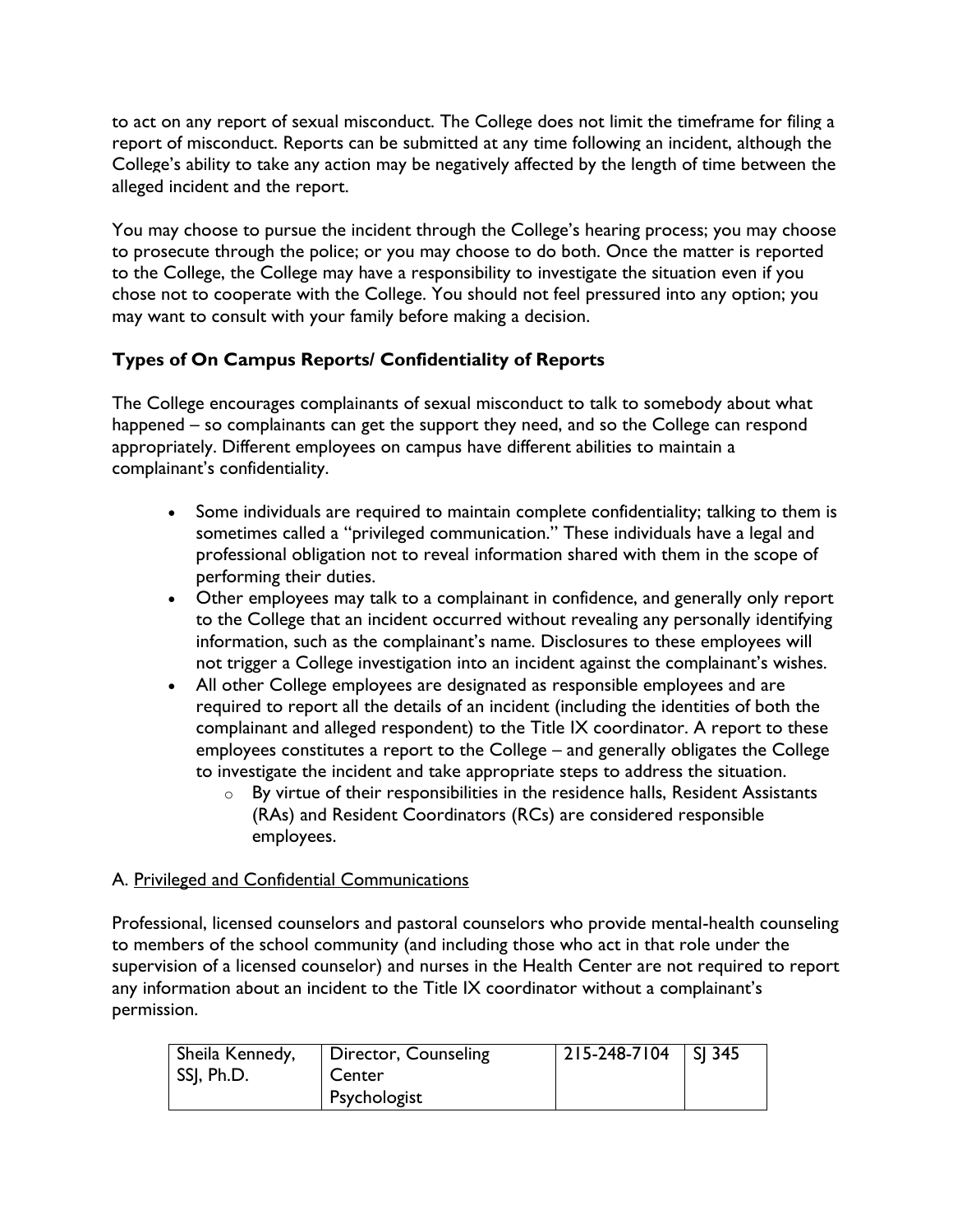| Deirdre Horan,    | Director, Health Center,  | 215-248-7111                  | <b>FZ</b> |
|-------------------|---------------------------|-------------------------------|-----------|
| MSN, CRNP         | <b>Nurse Practitioner</b> |                               | Lobby     |
| Jeneane           | <b>Registered Nurse</b>   | $\overline{215} - 248 - 7111$ | <b>FZ</b> |
| Fitzmaurice, BSN, |                           |                               | Lobby     |
| <b>RN</b>         |                           |                               |           |
| Sandy             | Psychologist              | 215-248-7104                  | $SI$ 341  |
| Bumgardner,       |                           |                               |           |
| Psy.D.            |                           |                               |           |
| Lisa Johnson,     | Therapist                 | 215-248-7104                  | $SI$ 343  |
| Psy.D.            |                           |                               |           |

## B. Non-Professional Counselors and Advocates

Individuals who work in Campus Ministry can generally talk to a complainant without revealing any personally identifying information about an incident to the College. A complainant can seek assistance and support from these individuals without triggering a College investigation that could reveal the complainant's identity or that the complainant has disclosed the incident. While maintaining a complainant's confidentiality, these individuals or their office should report the nature, date, time, and general location of an incident to the Title IX Coordinator. This limited report – which includes no information that would directly or indirectly identify the complainant – helps keep the Title IX Coordinator informed of the general extent and nature of sexual violence on and off campus so the coordinator can track patterns, evaluate the scope of the problem, and formulate appropriate campus-wide responses. Before reporting any information to the Title IX Coordinator, these individuals will consult with the complainant to ensure that no personally identifying details are shared with the Title IX Coordinator. The Title IX Coordinator will report this information to the Director of Security for inclusion in the Daily Crime Log and Annual Campus Crime Statistics.

| Jackie Newns                    | Director of Campus<br>Ministry                         | 215-248-7095 | $\vert$ SJ 348 |
|---------------------------------|--------------------------------------------------------|--------------|----------------|
| Julia Marcel                    | <b>Assistant Director of</b><br><b>Campus Ministry</b> | 215-248-7107 | SI 337         |
| Robert Mulligan,<br><b>OSFS</b> | Chaplain                                               | 215-248-7058 | SJ 330         |

A complainant who speaks to a professional or non-professional counselor or advocate must understand that, if the complainant wants to maintain confidentiality, the College may be unable to conduct an investigation into the particular incident or pursue disciplinary action against the respondent. Even so, these counselors and advocates will still assist the complainant in receiving other necessary protection and support, such as victim advocacy, academic support or accommodations, disability, health or mental health services, and changes to living, working or course schedules. A complainant who at first requests confidentiality may later decide to file a complaint with the school or report the incident to local law enforcement, and thus have the incident fully investigated.

## C. Reporting to Responsible Employees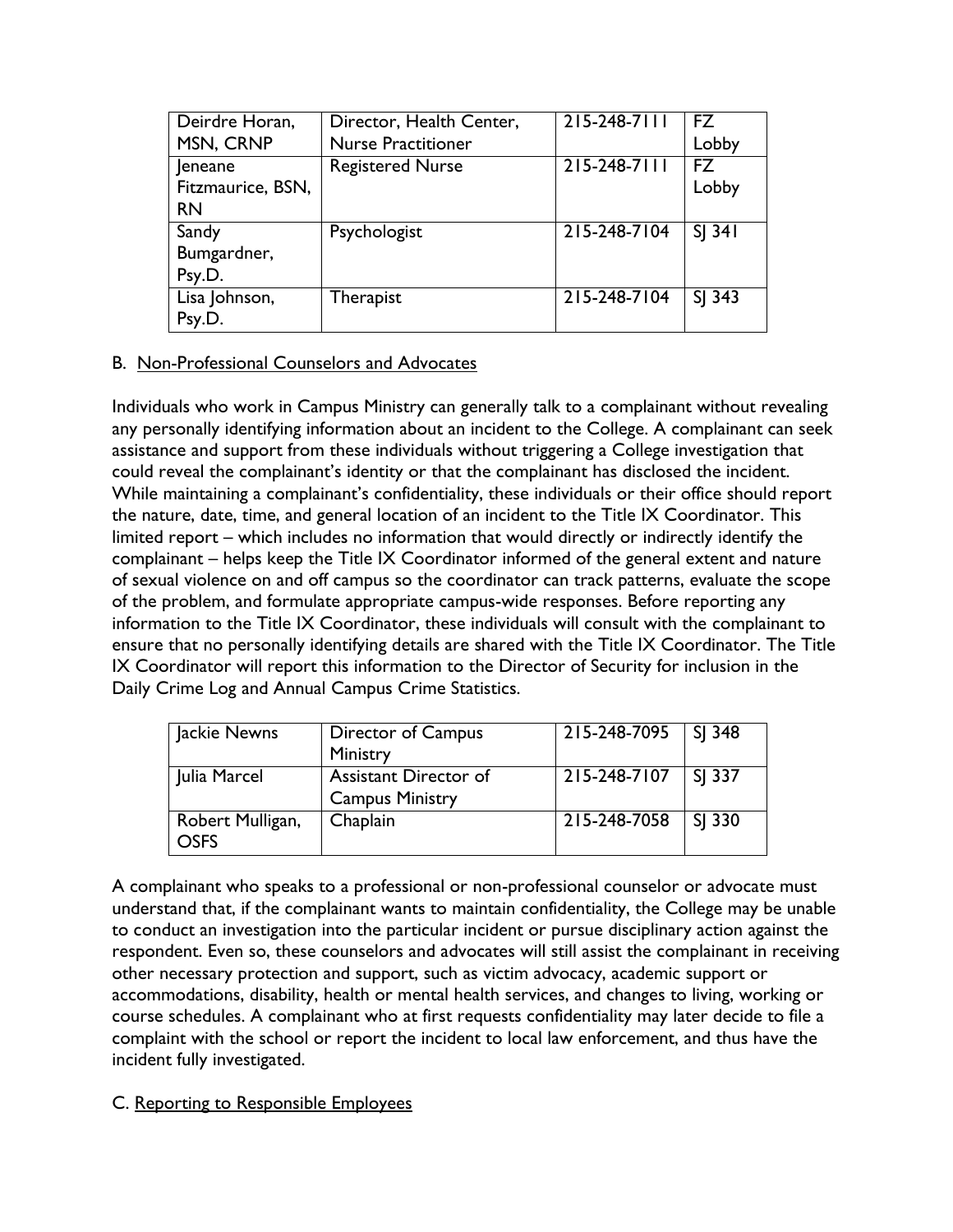Unless specifically listed above, all other College employees are considered responsible employees. A responsible employee is a College employee who has the authority to redress sexual violence, who has the duty to report incidents of sexual violence or other misconduct, or who is an individual who is reasonably believed to have this authority. Resident Assistants and Resident Coordinators are also considered responsible employees.

When a complainant tells a responsible employee about an incident of sexual violence, the complainant has the right to expect the College to take immediate and appropriate steps to investigate what happened and to resolve the matter promptly and equitably. A responsible employee must report to the Title IX coordinator all relevant details about the incident shared by the complainant so that the College can determine what happened – including the names of the complainant and respondent(s), any witnesses, and any other relevant facts, including the date, time and specific location of the alleged incident.

To the extent possible, information reported to a responsible employee will be shared only with people responsible for handling the College's response to the report. A responsible employee should not share information with law enforcement without the complainant's consent or unless the complainant has also reported the incident to law enforcement. Before a complainant reveals any information to a responsible employee, the employee should ensure that the complainant understands the employee's reporting obligations – and, if the complainant wants to maintain confidentiality, direct the complainant to confidential resources.

If the complainant wants to tell the responsible employee what happened but also maintain confidentiality, the employee should tell the complainant that the College will consider the request, but cannot guarantee that the College will be able to honor it. In reporting the details of the incident to the Title IX Coordinator, the responsible employee will also inform the Coordinator of the complainant's request for confidentiality.

Responsible employees will not pressure a complainant to request confidentiality, but will honor and support the complainant's wishes, including that the College investigate an incident fully. By the same token, responsible employees will not pressure a complainant to make a full report if the complainant is not ready to do so.

#### *Requesting Confidentiality From the College: How the College Will Weigh the Request and Respond.*

If a complainant discloses an incident to a responsible employee but wishes to maintain confidentiality or requests that no investigation into a particular incident be conducted or disciplinary action taken, the College must weigh that request against the College's obligation to provide a safe, non-discriminatory environment for all individuals, including the complainant.

If the College honors the request for confidentiality, a complainant must understand that the College's ability to meaningfully investigate the incident and pursue disciplinary action against the respondent(s) may be limited.

Although rare, there are times when the College may not be able to honor a complainant's request in order to provide a safe, non-discriminatory environment.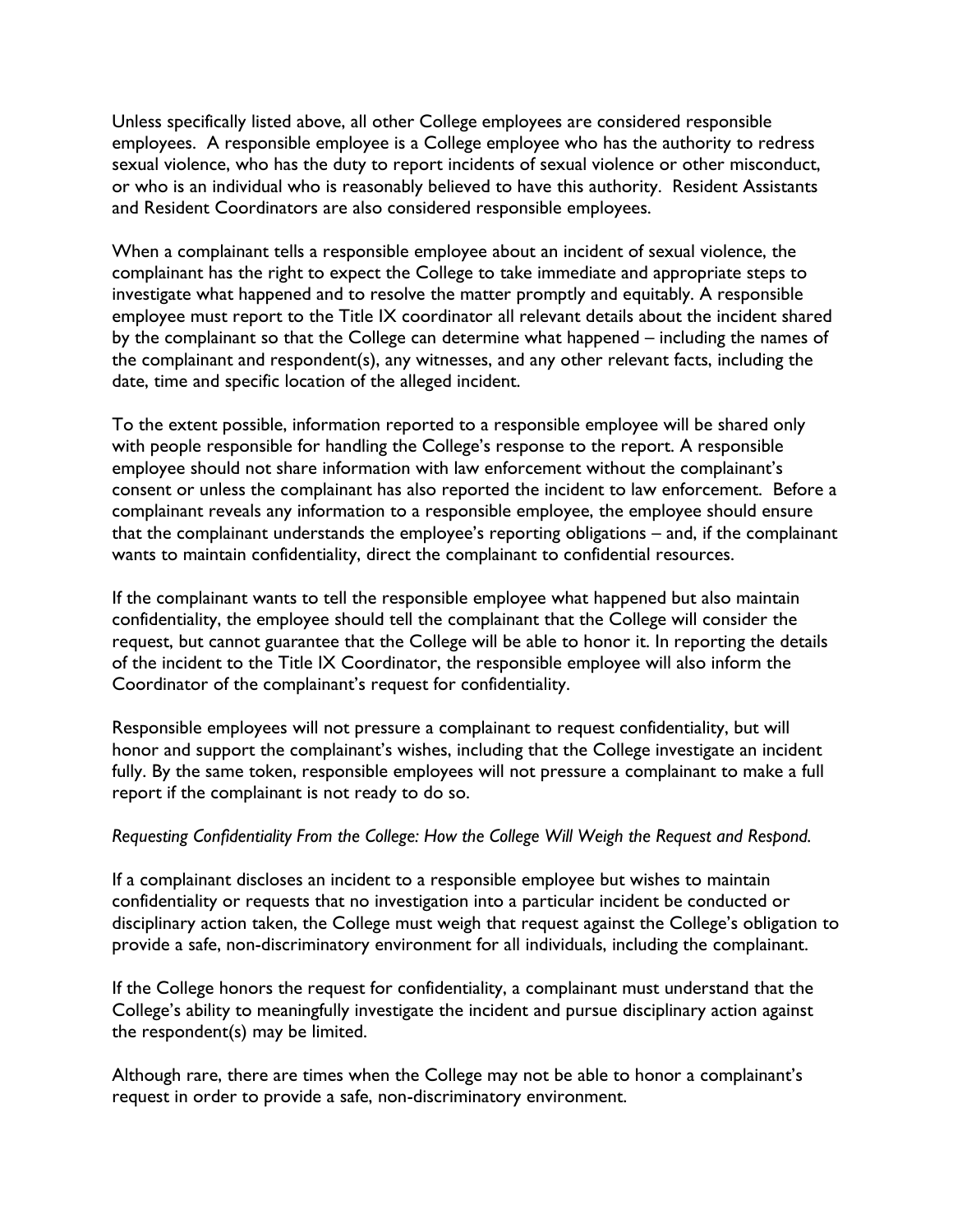When weighing a complainant's request for confidentiality or determining that no investigation or discipline will be pursued, the Title IX Coordinator will consider a range of factors, including the following:

- The increased risk that the respondent will commit additional acts of sexual or other violence, such as:
	- $\circ$  whether there have been other sexual violence complaints about the same respondent;
	- $\circ$  whether the respondent has a history of arrests or records from a prior school indicating a history of violence;
	- o whether the respondent threatened further sexual violence or other violence against the complainant or others;
	- o whether the sexual violence was committed by multiple respondents;
	- o whether the sexual violence was perpetrated with a weapon;
	- o whether the complainant is a minor;
	- o whether the College possesses other means to obtain relevant evidence of the sexual violence (e.g., security cameras or personnel, physical evidence);
	- $\circ$  whether the complainant's report reveals a pattern of perpetration (e.g., via illicit use of drugs or alcohol) at a given location or by a particular group.

The presence of one or more of these factors could lead the College to investigate the alleged incident. If the College determines that it cannot maintain a complainant's confidentiality, the College will inform the complainant prior to starting an investigation and will, to the extent possible, only share information with people responsible for handling the College's response.

The College will remain ever mindful of the complainant's well-being, and will take ongoing steps to protect the complainant from retaliation or harm and work with the complainant to create a safety plan. Retaliation against the complainant, whether by students or College employees, will not be tolerated. The College will also:

- $\circ$  assist the complainant in accessing other available victim advocacy, academic support, counseling, disability, health or mental health services, and legal assistance both on and off campus (see portion of policy identifying these);
- o provide other security and support, which could include issuing a no-contact order, helping arrange a change of living or working arrangements or course schedules (including for the respondent pending the outcome of an investigation) or adjustments for assignments or tests; and
- $\circ$  inform the complainant of the right to report a crime to campus or local law enforcement – and provide the complainant with assistance if the complainant wishes to do so.

Because the College is under a continuing obligation to address the issue of sexual violence campus-wide, reports of sexual violence (including non-identifying reports) will also prompt the College to consider broader remedial action – such as increased monitoring, supervision or security at locations where the reported sexual violence occurred; increasing education and prevention efforts, including to targeted population groups; conducting climate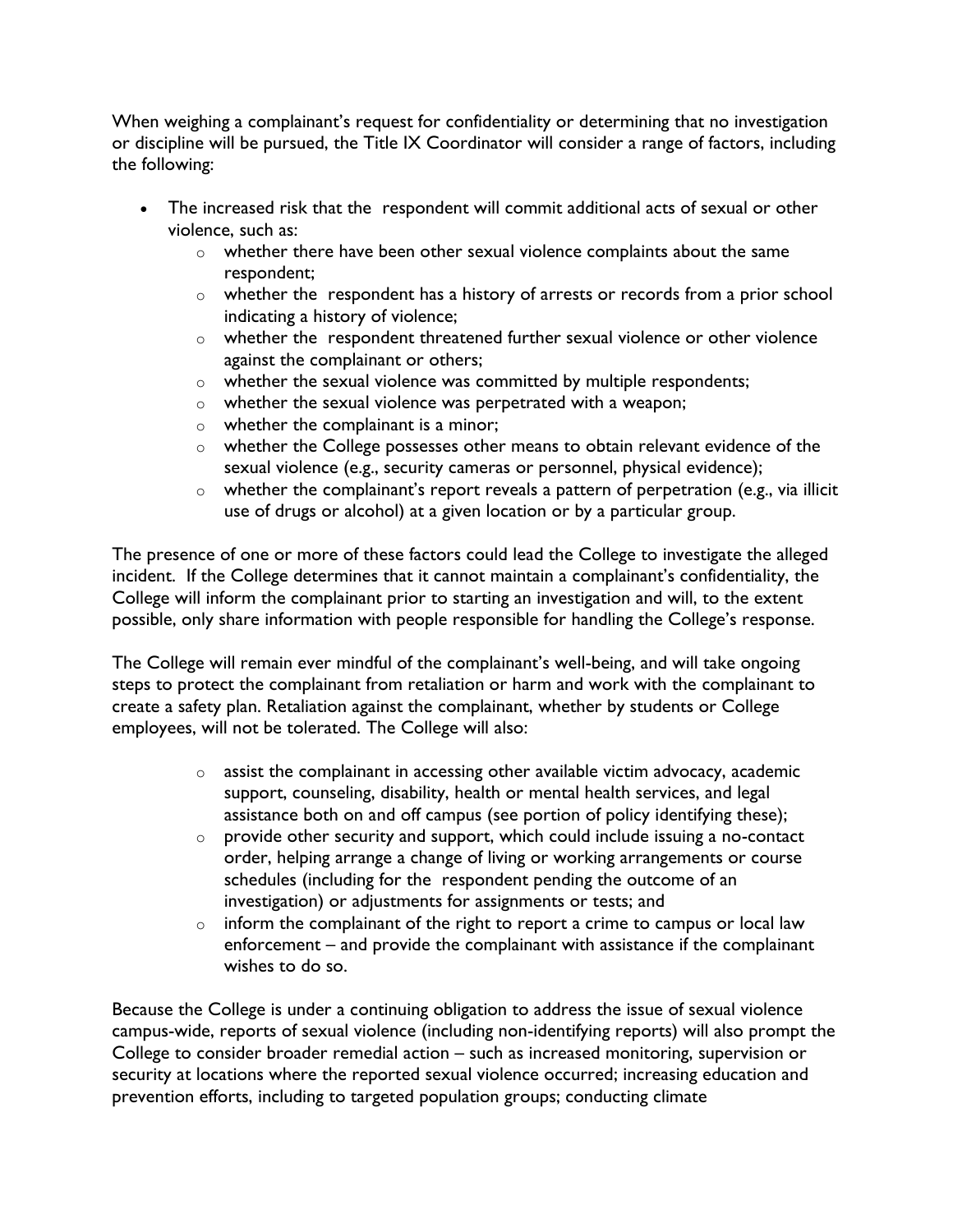assessments/victimization surveys; and/or revisiting its policies and practices. If the College determines that it can respect a complainant's request for confidentiality, the College will also take immediate action as necessary to protect and assist the complainant.

# **Investigation, Hearing and Resolution**

In order to assure a prompt and equitable resolution to the complaint, complainants will be asked to provide details of the reported incident, either verbally or in writing, detailing the specifics of the incident, names of individuals, date, time, place, specifics which occurred, witnesses to the events described, etc. This complaint will start the College's investigation of the events reported.

- An investigation will be conducted once a complaint is filed. Complaints may be filed by the complainant, by a parent, or by a third party.
- The person who makes the report is the complainant and the individual named in the report is the respondent.
- If requested, every effort will be made to investigate the incident confidentially. The College cannot promise complete confidentiality. Information can only be shared within the College if there is a "legitimate educational need." In order for information to be shared outside of the College, a complainant would need to give explicit permission or that information would need to be subpoenaed. It should be noted that the College's ability to thoroughly investigate and resolve incidents of sexual misconduct may by limited should the complainant not want his or her name or any identifiable information shared.
- As a residential educational institution, the College has a responsibility to protect the community from potential harm. As such, the respondent may face interim suspension from the College or from College housing during an investigation, prior to the hearing, during the hearing, during deliberation or during the appeal process. If appropriate, the College will work with the respondent to continue his/her course of study online.
- The respondent will be given the opportunity to provide his/her version of the reported incident. This can occur either verbally or in writing by the respondent to the investigator; the respondent has the right to decline this option.
- The complainant's statement will be shared with the respondent.
- The respondent's statement (if provided) will be shared with the complainant.
- At the conclusion of the investigation, the investigator(s) will prepare an Investigative Report to be used by the Title IX Coordinator and hearing panel (if applicable).
- In the event there is little or no dispute between the versions of the events and the respondent admits the conduct, the matter may be resolved without a hearing at the discretion of the Title IX Coordinator or designated investigator. The appropriate discipline may be imposed by the College based upon the facts admitted during the investigation. If the complainant concurs with the College's resolution, the matter is concluded without the need for a hearing.
- Even when there is significant difference in the facts relayed by the complainant and respondent, the College may impose interim measures on the respondent.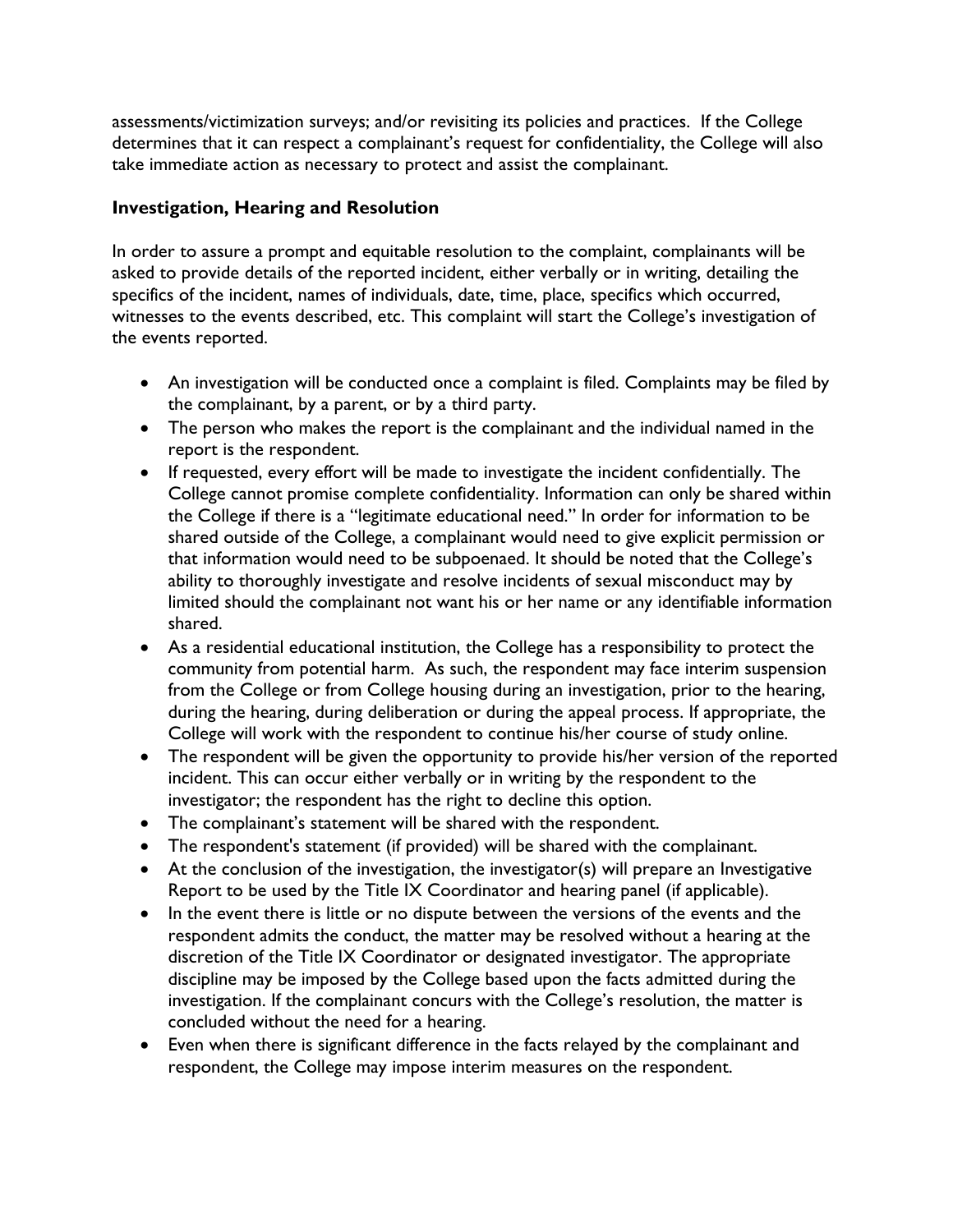- If the facts are in dispute and the Title IX Coordinator concludes there is a basis to move forward, a private disciplinary hearing will be held where the complainant and respondent will each be treated without prejudice or bias and where each will only be asked to answer questions relevant to the specific misconduct under consideration.
- A specially trained hearing panel will be convened to adjudicate allegations of sexual misconduct. New members of this hearing panel receive extensive training on Title IX, current guidance from OCR and the College's judicial process; additionally, refresher trainings are held for the full panel each semester.
	- o The hearing panel will contain between 3-5 members for each hearing. These members are drawn from a pool of between 10-20 trained members. Panel members may recuse themselves from any hearing due to conflict of interest or other inability to fully participate in a complete hearing.
	- $\circ$  The Title IX Coordinator will provide oversight to the hearing panel as it relates to policies and procedures. The Title IX Coordinator has no decision making responsibility and is not a voting member of the hearing panel.
- The College will use its best efforts to complete its investigation within 14 business days of the date it receives the complaint and to schedule a disciplinary hearing within another 7 business days.
	- o At times, a thorough investigation may take longer than 14 days. In instances where extra time is needed, both parties will be notified of the reasons and an expected completion date.
- The parties may mutually agree to extend these time periods.
- This hearing will not be, and may not be, taped. Out of respect for privacy, the College requests that all students keep information from a hearing confidential and that employees exercise discretion regarding the information disclosed in the hearings.
- Every effort is made to collect all information during the investigation. In the event that additional information is presented, both parties need to submit this additional documentation to the Title IX Coordinator at least 48 hours prior to the hearing; the Title IX Coordinator will share this information with the respective parties. Both parties will be shown a copy of the Statements provided by the other party; this includes Statements from any witnesses of fact.
	- o Additional information presented at this point may result in the investigation being reopened.
- At least 72 hours notice will be given to both complainant and respondent to appear at the hearing.
- If desired, the complainant will be permitted to attend the entire hearing. If the complaint chooses not to attend the hearing, he or she will be offered the opportunity to submit a written statement of fact to be read at the hearing. If the respondent fails to appear he or she may submit a written statement of fact to be read at the hearing. If either party declines to participate, the hearing will move forward and no adverse inference will be drawn.
- During the hearing, both the complainant and the respondent have the right to be assisted by an advisor of their choice. The advisor may be any person, including an attorney engaged at the party's expense, who is not otherwise a party or witness in the investigation. The advisor may confer quietly with the complainant or respondent to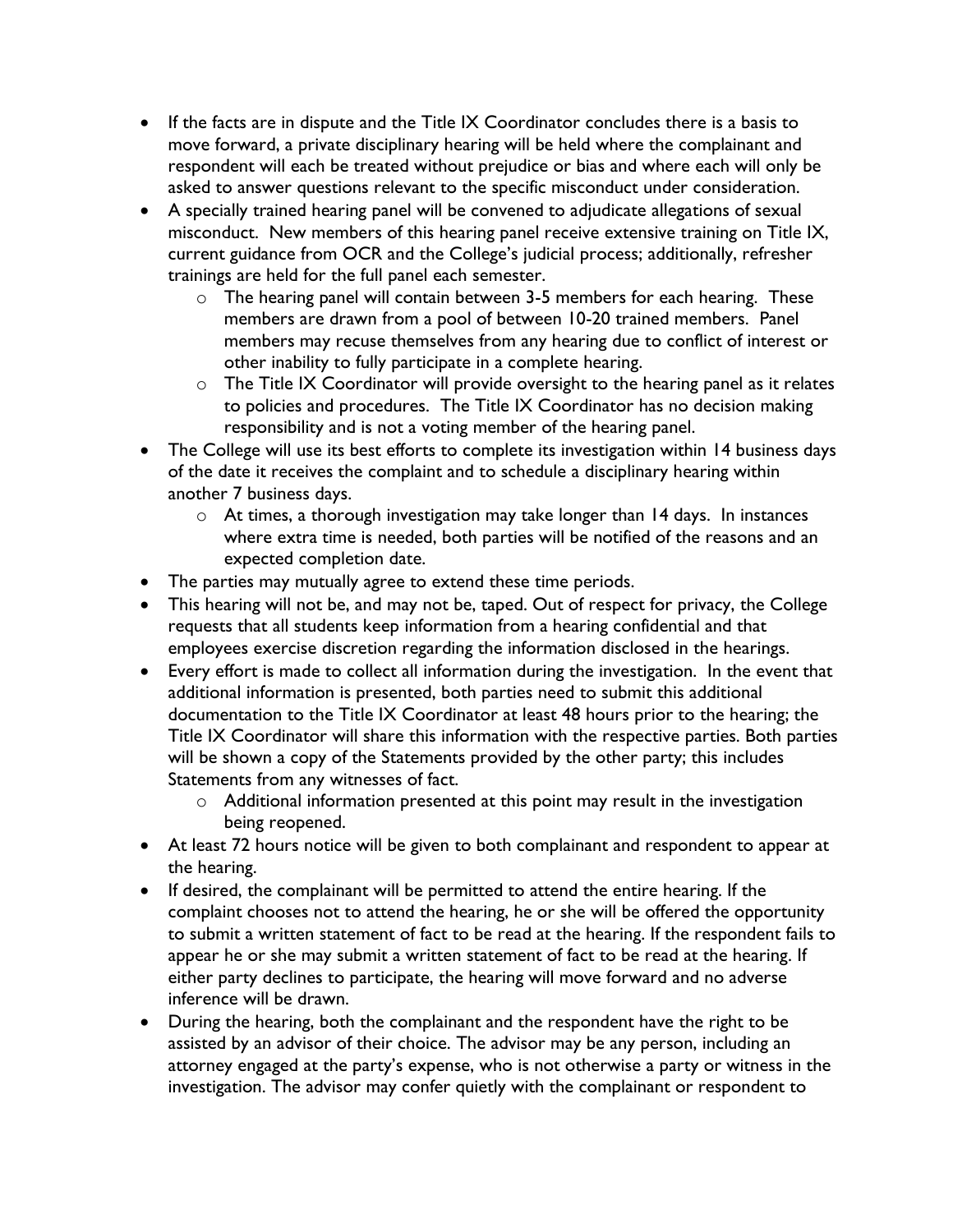provide advice or support, the advisor may not speak on behalf of the complainant or respondent or otherwise actively participate in, or in any manner disrupt, the hearing. To serve as an advisor, the individual will be required to meet with the Title IX Coordinator in advance of participating in the hearing to understand the expectations of the role, privacy, and appropriate decorum. The Title IX Coordinator has the right at all times to determine what constitutes appropriate behavior on the part of an advisor. No copies of written materials or any other evidence will be given to an advisor.

- Once the original complaint has been filed, the College will use its best efforts to process the incident (this includes investigation of facts, hearing notification, the hearing, deliberation, notification of the outcome of the hearing and the appeal process) within 60 business days. Circumstances may arise that require the extension of time frames, including extension beyond sixty (60) days. Such circumstances may include the complexity of the allegations, the number of witnesses involved, the availability of the parties or witnesses, the effect of a concurrent criminal investigation, any intervening school break or vacation, or other unforeseen circumstances. In the event that the investigation and resolution exceed this time frame, the College will notify all parties of the reason for the delay and the expected adjustment in time frames. Best efforts will be made to complete the process in a timely manner by balancing principles of thoroughness and fundamental fairness with promptness.
- Character witnesses are not permitted at the hearing.
- In determining a remedy, the College may take into consideration the prior disciplinary history of the respondent.
- The College utilizes a preponderance of evidence as the standard of proof in disciplinary proceedings; this standard is met if the proposition is more likely to be true than not true. Preponderance of evidence is the acceptable standard for civil cases.
- A written decision, complete with sanctions, if any, will be received within 10 business days after the hearing.
- The complainant and respondent will be notified of the outcome of the hearing; this notification will be made in writing and will occur as concurrently as possible.
- The process will terminate if the respondent is no longer a student or employee.
	- o Please note that the College will still provide appropriate accommodations to the complainant if the respondent is no longer a student or employee.
- The College will cooperate to the extent permitted by law with criminal proceedings.
- The College does not condone retaliation towards the respondent or the complainant.
- Any claims of retaliation will be investigated and those individuals will be subject to disciplinary action. Please see the end of this policy for additional information on retaliation.
- Mediation will not be used to resolve sexual violence complaints.

## **Sanctions for Students**

Individuals found responsible for violating this policy may face one or more of the following sanctions. The severity of the incident, past judicial record, attitude, and willingness to make amends will be taken into consideration when determining sanctioning.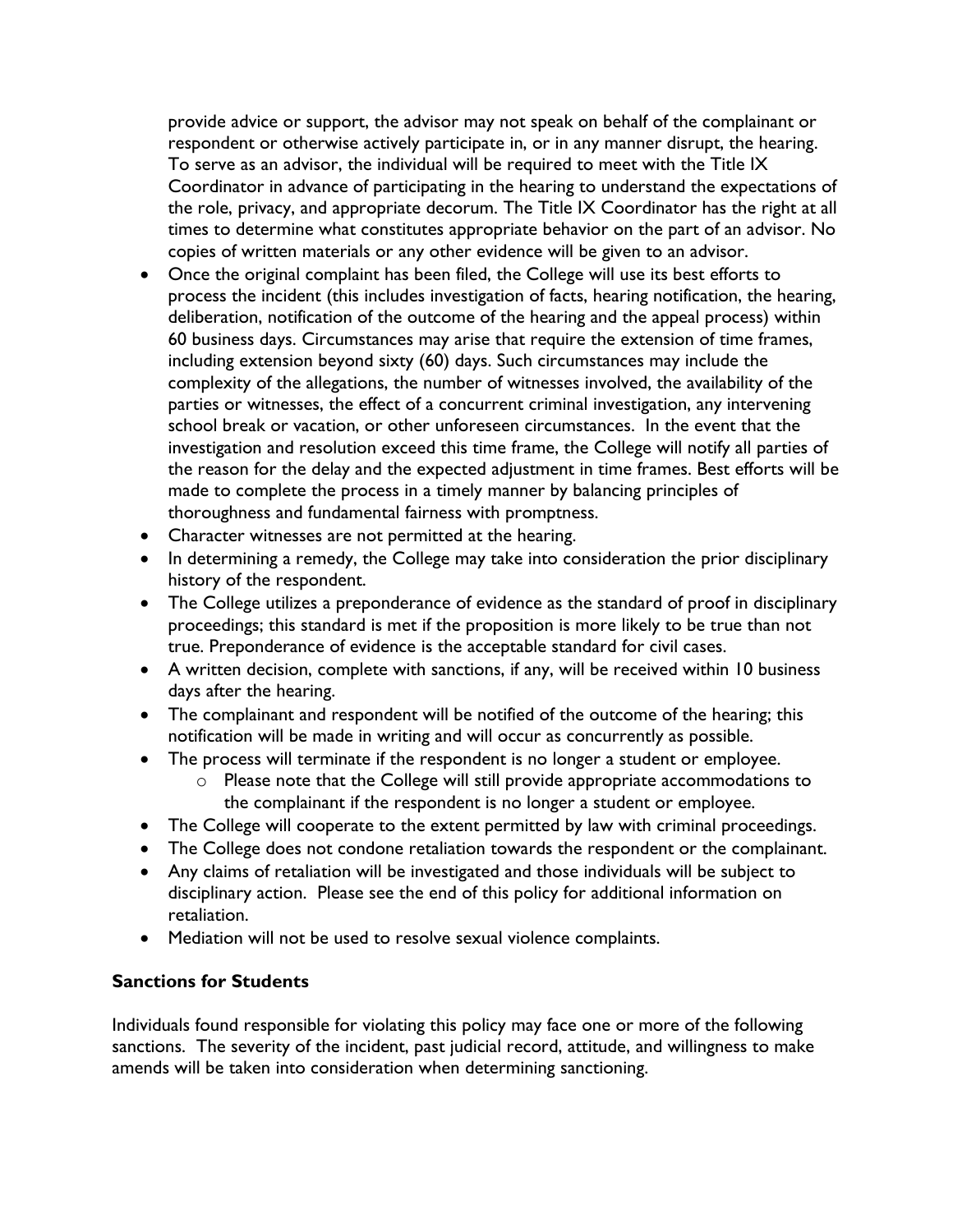- Disciplinary Warning: notice to the student, orally or in writing, that continuation or repetition of the conduct found wrongful, within a period of time stated in the warning, may be cause for more severe disciplinary action.
- Disciplinary Probation: an official written notice to a student that violation of College policies, regulations, or patterns contrary to College standards or expectations, will not be tolerated. Repeated offenses or violations of any conditions of probation will result in more severe action, including possible suspension or expulsion. Disciplinary probation lasts for a stated time.
- Educational Sanctions: including counseling, reflection papers, research papers, classes and/or community engagement/service.
- Fines: fines range from \$10 to \$200 for punitive purposes and/or restitution.
- Restitution: the student or group may be required to make payment to the College, or to other persons, groups or organizations for damages to or misappropriation of property.
- Loss of Residency: a student will be required to leave the College residence community and may forfeit any housing costs. The student will be barred from entering all residence halls during the time of removal from the campus. A student who loses residency may be considered for future on-campus accommodations at the discretion of the Vice President for Student Life and the Director of Residence Life.
- Disciplinary Residence Hall Room Change: an action that requires a student to vacate his/her current room and relocate to another room because of the disciplinary process.
- Restrictions of Housing Lottery: an action may exclude a student from participation in a particular housing lottery or affect his/her ranking in a particular lottery.
- Suspension: separation of the student/group from the College for a specified period of time. This could include exclusion from classes and other privileges or College activities.
- Expulsion: termination (after due process) of student status for an indefinite period. The conditions of readmission, if permitted, shall be stated in the order of expulsion.

# **Appeals**

- $\bullet$  Both parties have the right to appeal. A letter of appeal should be addressed to the Title IX Coordinator within 3 business days of receipt of the decision. Appeals may only be submitted on the following grounds:
	- evidence of improper or inadequate procedure;
	- **Permit-** prejudicial conduct;
	- **disproportionate penalty;**
	- new evidence, not available at the time of the investigation.
	- An appeal based on new evidence, not available at the time of the hearing will be referred back to the investigative process. Following the completion of the new evidence, the original hearing panel will reconvene for a second hearing.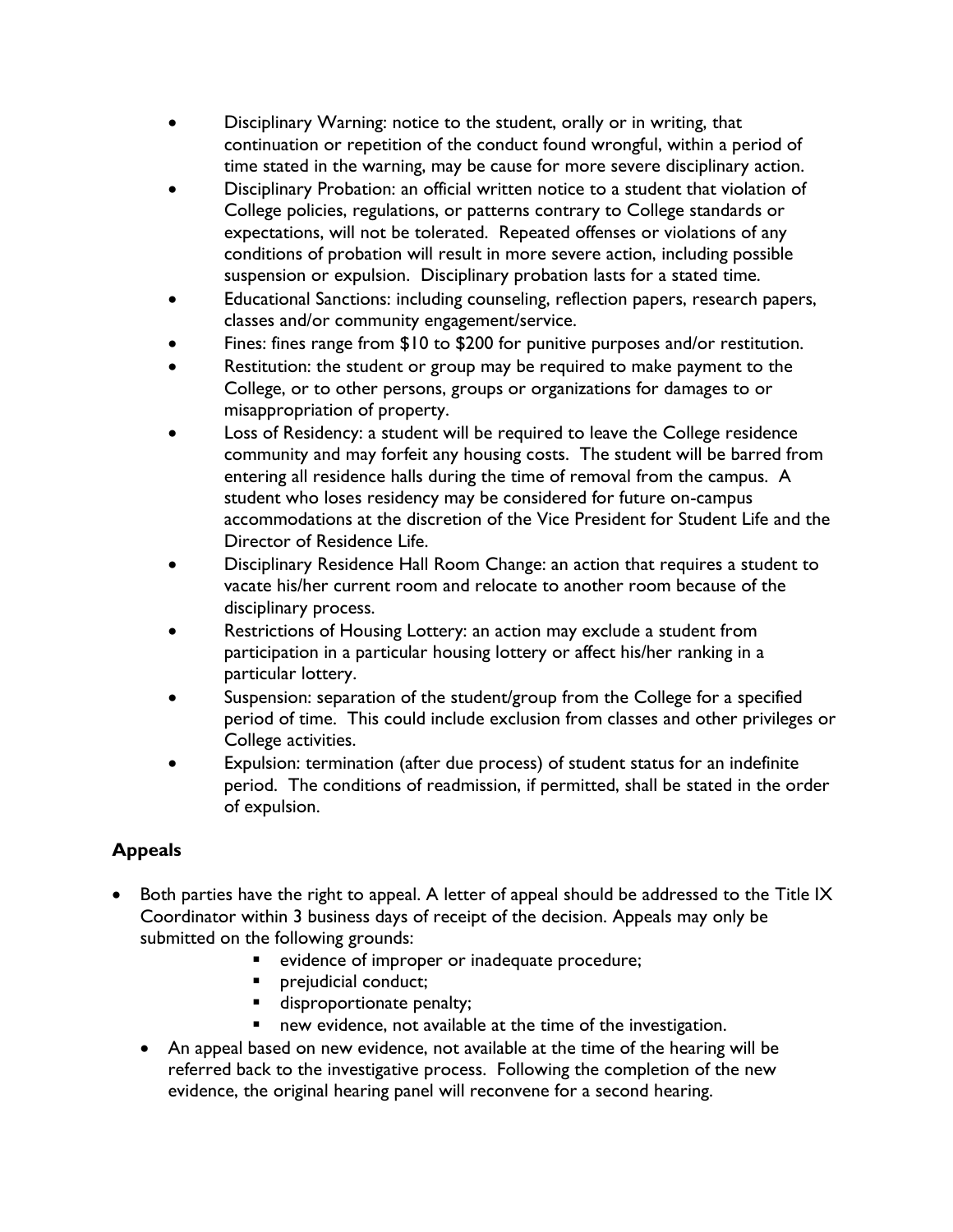- Upon receipt of an appeal for improper or inadequate procedure, the Title IX Coordinator will review the case from initial complaint to resolution to determine if there was improper or inadequate procedure.
- Upon receipt of an appeal for prejudicial conduct or disproportionate penalty, the Title IX Coordinator will convene a specially trained appeals board
- If an appeal meets none of the above criteria, the complainant and/or respondent will be notified that the appeal does not meet the criteria to move forward.
- The respondent's and/or complainant's letter(s) of appeal, the hearing panel's decision letter, and all other documents used in the hearing will comprise the official file to be used by the Appeal's Board.
- The parties will receive written notice of an appeal decision within 10 business days.
- Appeals will go a specially trained appeals board. While the College Appeals Board consists of faculty, staff, administrators or students as appointed by the President, no students will serve on appeals related to violations of the Policy on Sexual Discrimination, Sexual Harassment and Sexual Violence.
- The non-appealing party will be notified that the appeal has been filed. Once it is formed, the Appeals Board will notify the parties if additional documentation is requested and the time period for its submission. All documentation reviewed by the Board will be made available in advance for both parties to review and submit comments; comments will be shared with one another. If evidence is discovered after the conclusion of the hearing, this new evidence will be reviewed by the Appeals Board. Both parties will be made aware of any new evidence. The Appeals Board will, after reviewing all available evidence and documentation, make a recommendation to the Title IX Coordinator or her designee. In cases involving a recommendation of suspension or expulsion, the recommendation of the Appeals Board will be issued to the President. In cases not involving suspension or expulsion, there is no right for either party to appeal to the President. Both parties will receive written notice of the appeal decisions within 10 business days after the Appeals Board has received any additional documentation it may request. As stated earlier, the review of the Appeals Board is limited to fact based issues, this includes evidence of improper or inadequate procedure, prejudicial conduct and/or disproportionate penalty.
- Sanctions, such as interim suspension from College housing or from the College itself, or from employment may be imposed during the appeals process at the decision of the Vice President for Student Life or the Assistant to the President for Administration and Special Projects.

## **Procedures for Faculty and Staff**

Any person who believes he or she has experienced sexual misconduct, as defined in the College's Policy on Sexual Discrimination, Sexual Harassment and Sexual Violence, may file a complaint against the Chestnut Hill College faculty, staff, or administration member (the person filing a complaint is referred to as a "complainant"). The procedures outlined below are designed to create a fair and confidential process for the complainant and respondent, while also ensuring a community built on appropriate relationships and respect for all. As acts of sexual misconduct present a threat to the community, the President is kept apprised of all training and prevention efforts, as well as allegations of sexual misconduct.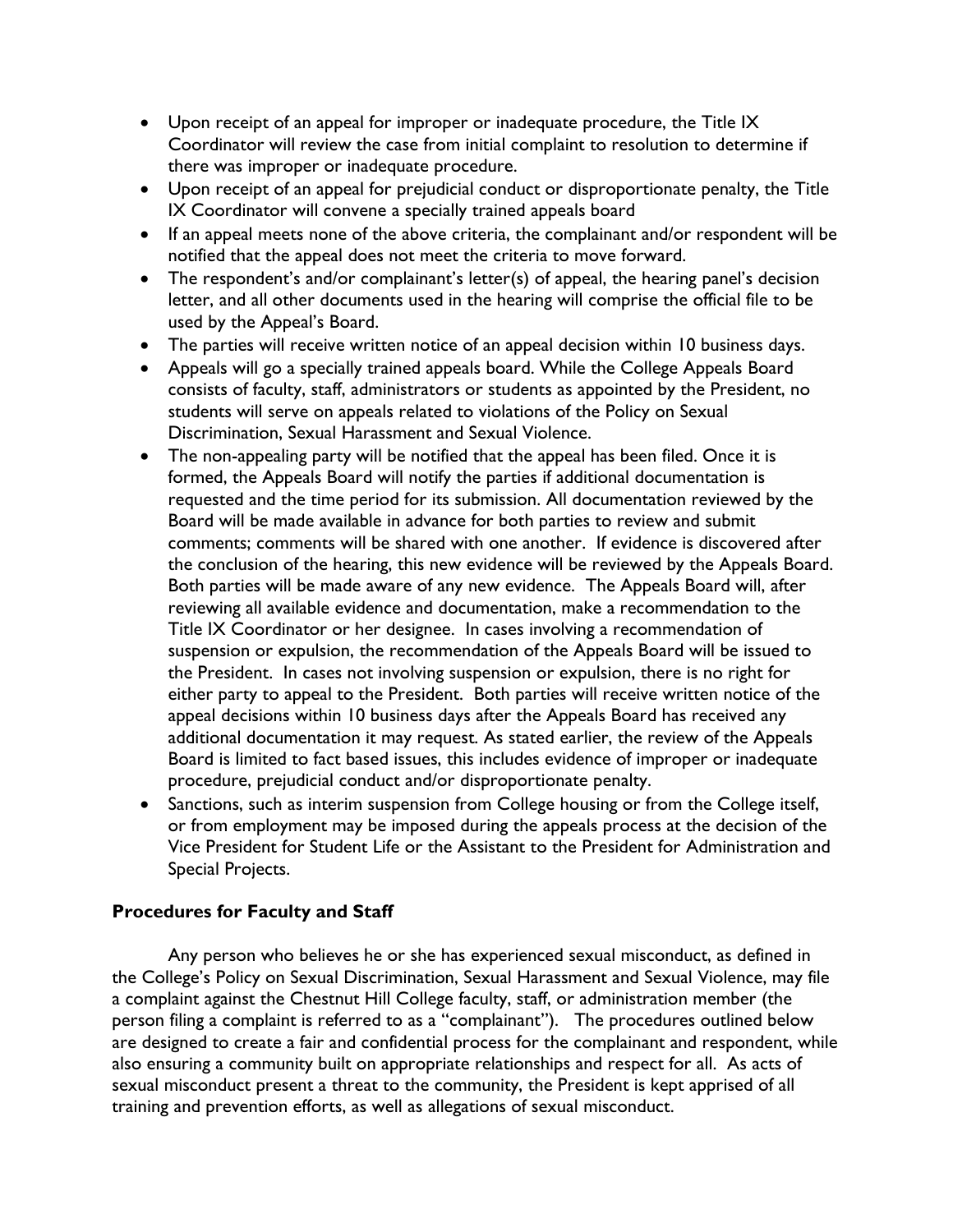#### **Interim Measures**

Upon the filing of a complaint, the Title IX Coordinator will review the allegations and determine the necessity and scope of any interim measures to prevent further acts of harassment, misconduct, or retaliation and to provide a safe educational and work environment. The range of interim measures may include, but not be limited to:

- Adjusting the complainant's or respondent's work schedule, assignment, or location for employment.
- Changing the complainant's or respondent's academic schedule, allowing the complainant to take an incomplete in one or more courses, allowing the complainant to drop (or retake) a course without penalty, or complete course work via alternate delivery methods.
- Providing an escort to ensure safe movement between classes, work sites, and other activities.
- Allowing the complainant to withdraw from or retake a class without penalty, or extending deadlines for examinations or other assignments.
- Providing access to tutoring or other academic support.
- Putting the respondent on paid administrative leave until the conclusion of the investigation.
- Issuing a no contact order.

An individual's failure to comply with restrictions imposed by interim measures is a violation of this policy and a basis for disciplinary action, up to and including termination of employment.

#### **Investigation of a Complaint**

#### **Investigator**

The Title IX Coordinator will designate an Investigator (ordinarily a member of Human Resources, the Office of the President, or when necessary, an outside third party investigator) specifically trained in sexual misconduct investigations to conduct a prompt, thorough, and fair investigation of any sexual misconduct complaint against a College faculty or staff member. Every effort will be made to eliminate any possible or perceived bias in the selection of an investigator.

#### **Investigation Findings**

At the conclusion of the investigation, the Investigator will prepare a report summarizing and analyzing the relevant facts determined through the investigation, with reference to any supporting documentation or statements.

The final Investigative Report will provide a summary of the Investigator's impressions, including context for the evidence, and will make a determination as to whether the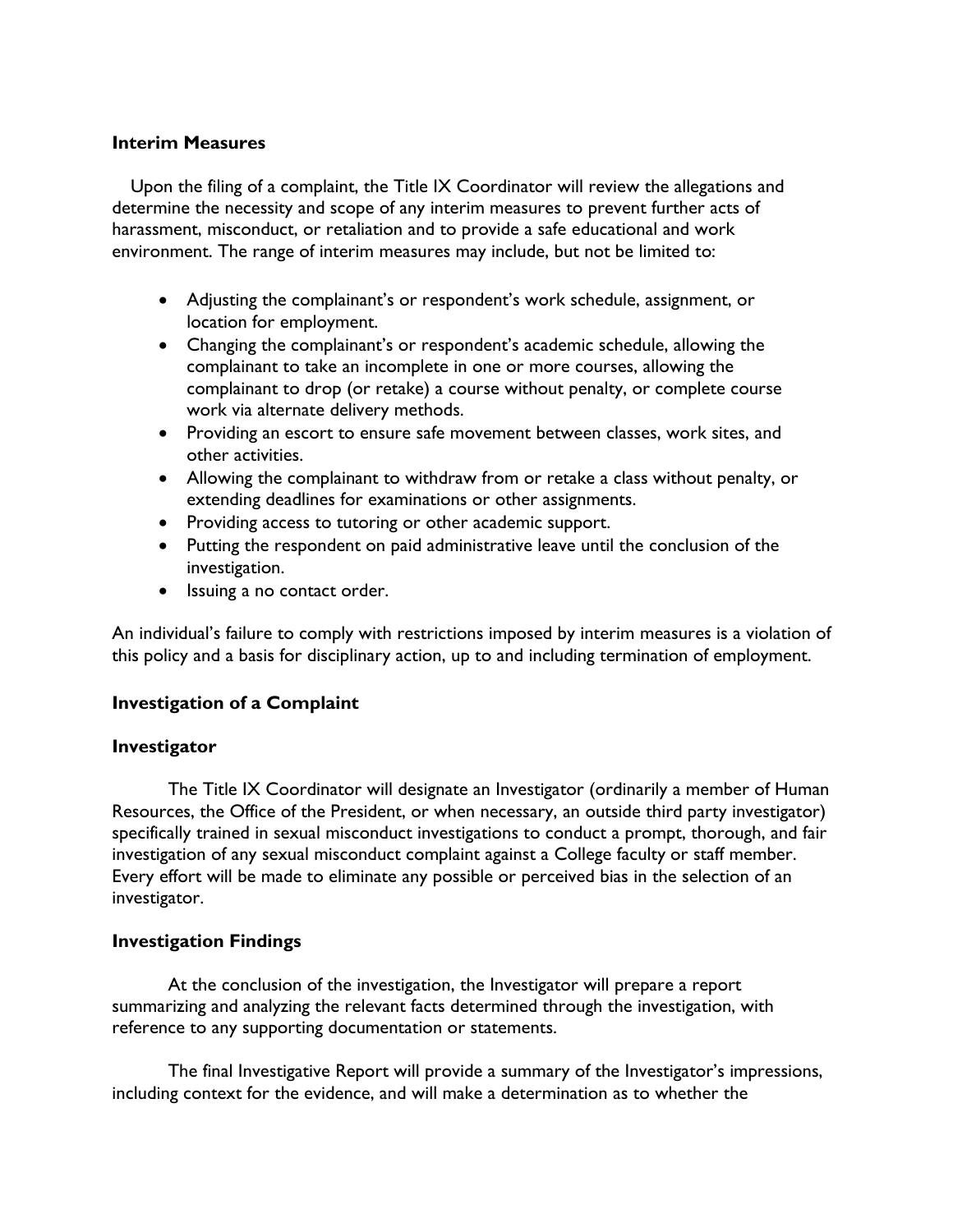respondent's conduct violated Policy on Sexual Discrimination, Sexual Harassment and Sexual Violence. The Investigative Report will then be provided to the Title IX Coordinator who will convene a hearing panel to determine if a violation has been found. Members of the hearing panel are drawn from a slate appointed by the President and are specially trained in handling cases of sexual misconduct. All proceedings are confidential.

If there is no finding of responsibility, all materials will be returned to the Title IX Coordinator for inclusion in records (please see Preservation of Records for additional information).

If there is a finding of responsibility, the hearing panel will submit a report to the Vice President for Academic Affairs (if the respondent is full-time faculty), the Dean of the respective college (if the respondent is adjunct faculty) or the Director of Human Resources (if the respondent is staff) to make a final determination as to the appropriate disciplinary sanction, per policies outlined in the Faculty Manual and Staff Handbook, for the respondent's violation of the Policy. In the event that the respondent is a tenured faculty member, procedures outlined in the Termination of Contract and Dismissal policy (Faculty Manual Policy F301.1) will be followed. If a conflict of interest exists that could create real or perceived bias against either the complainant or the respondent, another Vice President may be appointed. All decisions related to suspension or termination of employment are made by the President.

# **Imposition of Sanctions**

## **Suspension or Termination of Faculty.**

Any disciplinary sanction that involves the suspension or termination of a faculty member will be conducted pursuant to the procedures outlined in the Faculty Handbook.

# **Disciplinary Actions against Staff.**

Disciplinary sanctions involving staff will be consistent with any applicable policies outlined in the Staff Handbook.

# **Appeals**

The respondent has the right to appeal the investigative determination and the sanction imposed. Appeals will be submitted to the Title IX Coordinator and will be handled by a third party contracted service.

The College's determination as to whether the respondent's conduct violated the Policy will be presumed to have been reached reasonably and appropriately, by a preponderance of the evidence. Therefore, an appeal is available only on the following grounds:

- evidence of improper or inadequate procedure;
- prejudicial conduct;
- disproportionate penalty;
- new evidence, not available at the time of the hearing.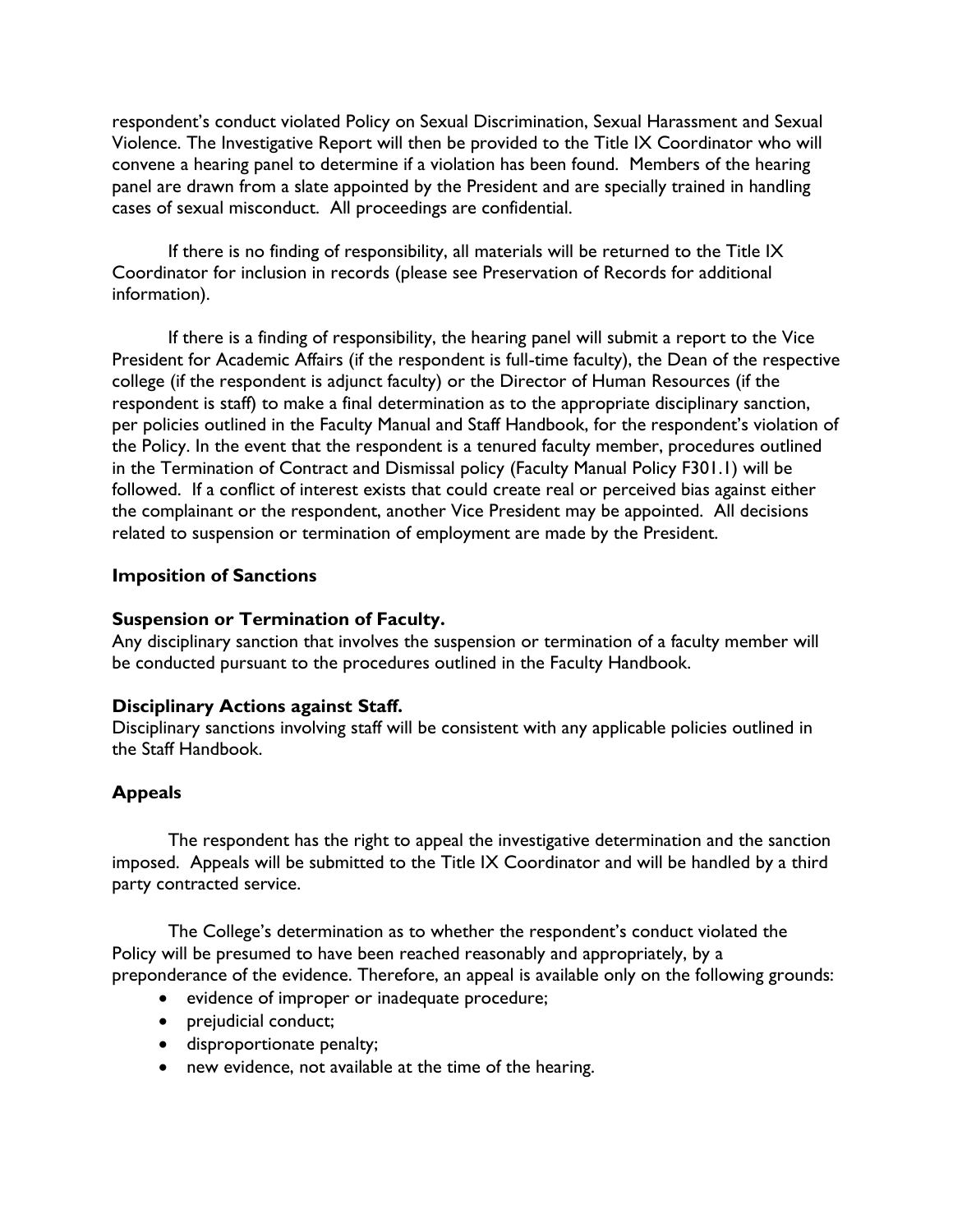Any appeal must be in writing and should be filed with the Title IX Coordinator within ten (10) calendar days of the date of receipt of the relevant Vice President's final decision.

#### **Preservation of Records**

A confidential record of all complaints, including their disposition, will be maintained by the Title IX Coordinator.

#### **Retaliation**

Chestnut Hill College strictly prohibits retaliation against any individual for reporting, providing information, exercising one's rights or responsibilities, or otherwise being involved in the process of responding to, investigating, or addressing allegations of sex discrimination, sexual harassment, and sexual violence. Therefore, any retaliation, intimidation, threats, coercion, or discrimination against any such individual, undertaken or attempted either directly or by someone acting on behalf of another, will be addressed in the most serious way by the College, and individuals who engage in such actions are subject to discipline up to and including suspension, exclusion, or dismissal. These behaviors will result in subsequent disciplinary proceedings. Anyone who is aware of possible retaliation or has other concerns regarding the response to a complaint of sexual misconduct should report such concerns to the Title IX Coordinator or to any Deputy Coordinator, who shall take appropriate actions to address such conduct in a prompt and equitable manner.

#### **To File a Complaint with the Office of Civil Rights**

Anyone who wishes to file a complaint with the Office of Civil Rights (OCR) may do so through the mail, email or online. Prior to filing a complaint with OCR against an institution, a potential complainant may want to find out about the institution's grievance process and use that process to have the complaint resolved. However, a complainant is not required by law to use the institutional grievance process before filing a complaint with OCR. If a complainant uses an institutional grievance process and also chooses to file the complaint with OCR, the complaint must be filed with OCR within 60 days after completion of the institutional grievance process. For more information on filing a complaint, please visit the OCR website at [http://www2.ed.gov/about/offices/list/ocr.](http://www2.ed.gov/about/offices/list/ocr)

#### **Record Keeping**

After a matter is concluded, the individual who conducted the investigation shall prepare a written summary of the matter. The purpose of the summary is (1) to insure the College is aware of repeat incidents by the same individual and (2) for record keeping purposes so the College can evaluate the effectiveness of its anti-harassment policy and procedures. This summary will be kept in a separate file which may be consulted for the two purposes stated.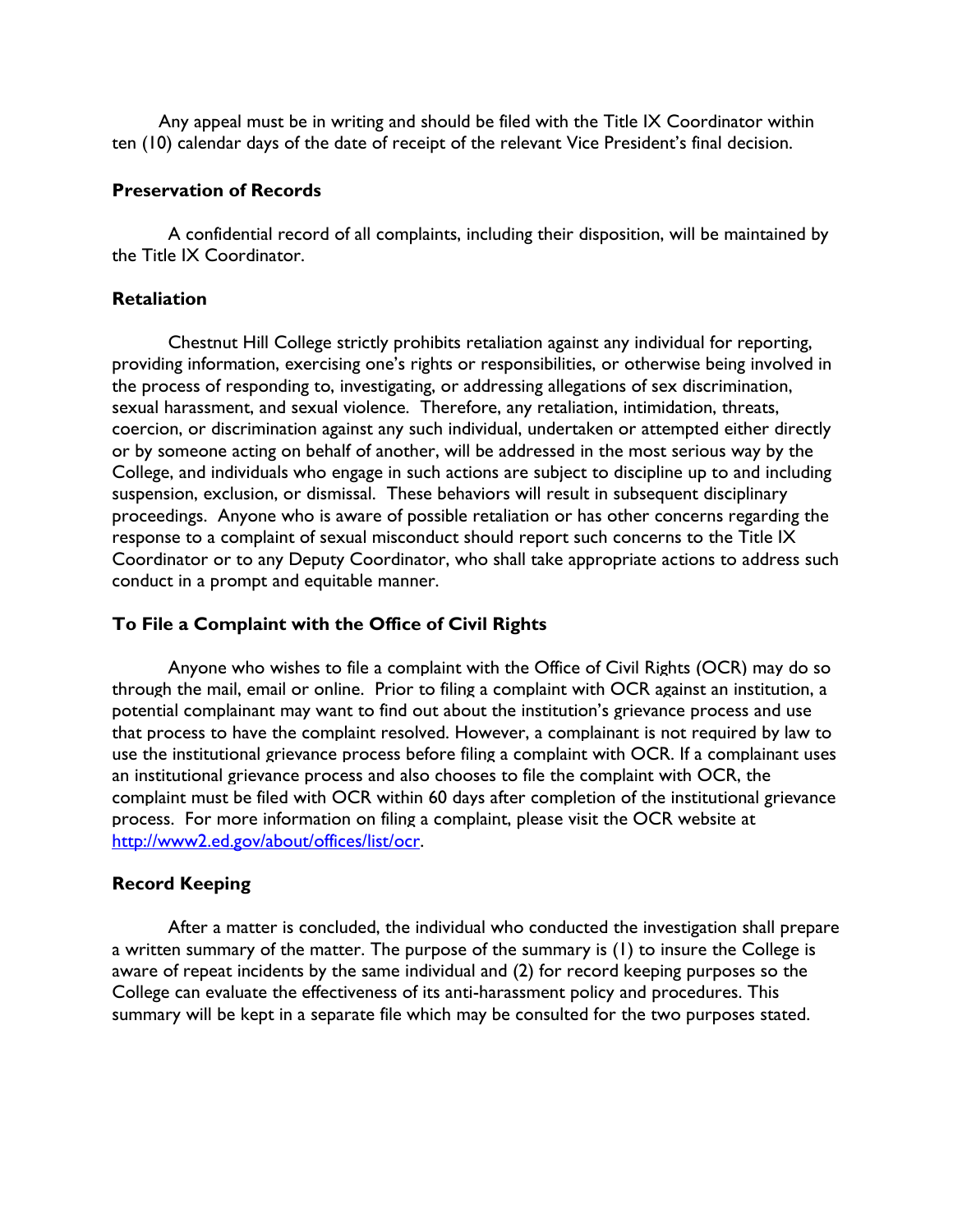## **Supplemental Information**

### **Definitions of Sexual Misconduct**

#### o Sexual Harassment

Sexual Harassment is:

- unwelcome, gender-based verbal or physical conduct that is,
- sufficiently severe, persistent or pervasive that it,
- unreasonably interferes with, denies or limits someone's ability to participate in or benefit from the university's educational program and/or activities, and is
- based on power differentials (quid pro quo, i.e. where an employee or student is informed their job or academic progress is dependent on their providing sexual favors to someone with authority over them), the creation of a hostile environment, or retaliation.

Examples include: an attempt to coerce an unwilling person into a sexual relationship; to repeatedly subject a person to egregious, unwelcome sexual attention; to punish a refusal to comply with a sexual based request; to condition a benefit on submitting to sexual advances; sexual violence; intimate partner violence, stalking; gender-based bullying.

Sexual harassment also includes harassment based on gender, sexual orientation, gender identity, or gender expression, which may include acts of verbal, nonverbal, or physical aggression, intimidation, or hostility based on sex/gender or sex/gender-stereotyping, even if the acts do not involve conduct of a sexual nature.

A single, isolated incident of sexual harassment alone may create a hostile environment if the incident is sufficiently severe. The more severe the conduct the less need there is to show a repetitive series of incidents to create a hostile environment, particularly if the harassment is physical.

Sexual Assault

Sexual assault is defined as having sexual intercourse or sexual contact with another individual without consent, including:

- o by the use or threat of force or coercion;
- o without effective consent; or
- o where that individual is incapacitated.

Sexual contact includes intentional contact with the intimate parts of another, causing another to touch one's intimate parts, or disrobing or exposure of another without permission. Intimate parts may include the breasts, genitals, buttocks, groin, mouth, or any other part of the body that is touched in a sexual manner. Sexual contact also includes attempted sexual intercourse.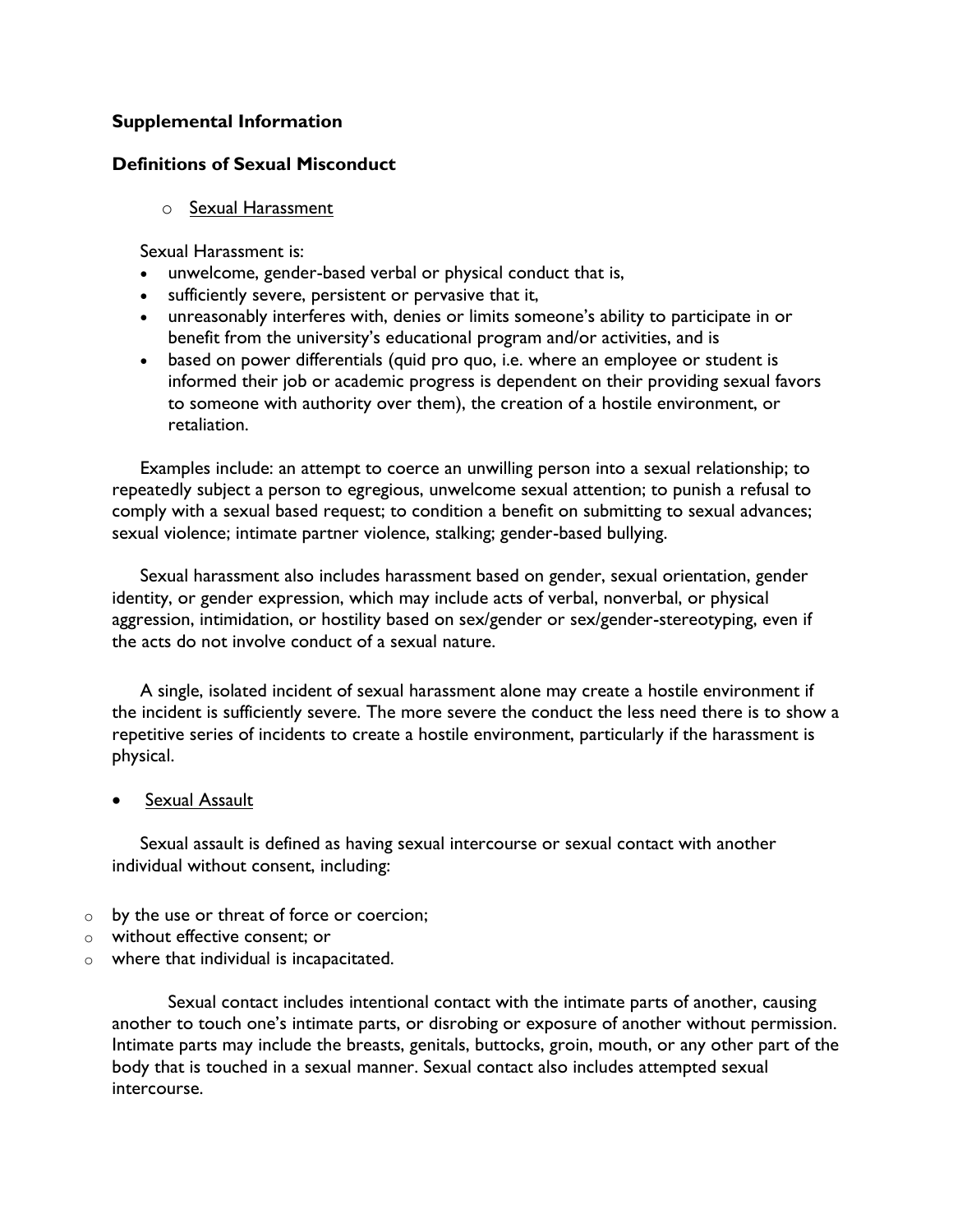Sexual intercourse includes vaginal or anal penetration, however slight, with a body part (e.g., penis, tongue, finger, hand, etc.) or object, or oral penetration involving mouth to genital contact.

It is important to note that a person who is incapacitated cannot consent to sexual activity. *Consent* to engage in sexual activity must be knowing and voluntary; it must exist from the beginning to end of each instance of sexual activity and for each form of sexual contact. Consent is demonstrated through mutually understandable words and/or actions that clearly indicate a willingness to engage freely in sexual activity. Consent is active, not passive. Incapacitation may result from the use of alcohol and/or drugs. Incapacitation and consent are further defined at the end of this policy.

Sexual contact and sexual intercourse are defined in additional detail below:

# o *NON-CONSENSUAL SEXUAL CONTACT*

Non-Consensual Sexual Contact is:

- any intentional sexual touching,
- however slight,
- with any object,
- by a man or a woman upon a man or a woman,
- that is without consent and/or by force.

Sexual Contact includes:

 Intentional contact with the breasts, buttock, groin, or genitals, or touching another with any of these body parts, or making another touch you or themselves with or on any of these body parts; any intentional bodily contact in a sexual manner, though not involving contact with/of/by breasts, buttocks, groin, genitals, mouth or other orifice.

# o *NON-CONSENSUAL SEXUAL INTERCOURSE*

Non-Consensual Sexual Intercourse is:

- any sexual intercourse
- however slight,
- with any object,
- by a man or woman upon a man or a woman,
- that is without consent and/or by force.

Intercourse includes:

i. vaginal penetration by a penis, object, tongue or finger, anal penetration by a penis, object, tongue, or finger, and oral copulation (mouth to genital contact or genital to mouth contact), no matter how slight the penetration or contact.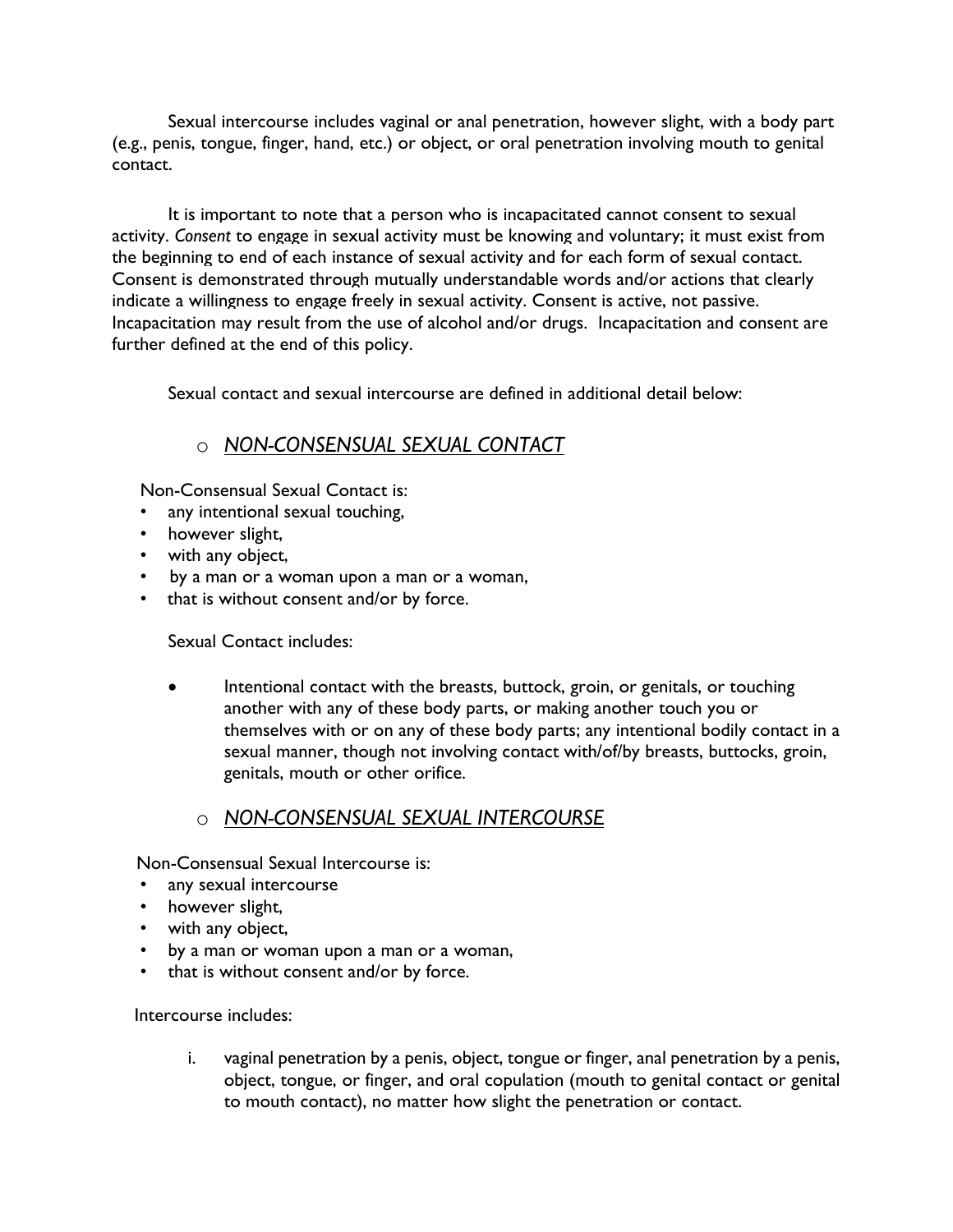## • Sexual Exploitation

Occurs when an individual takes non-consensual or abusive sexual advantage of another for his/her own advantage or benefit, or to the benefit or advantage of anyone other than the one being exploited, and that behavior does not otherwise constitute one of other sexual misconduct offenses. Examples of sexual exploitation include, but are not limited to:

- Invasion of sexual privacy;
- Prostituting another individual;
- Non-consensual video or audio-taping of sexual activity;
- Going beyond the boundaries of consent (such as letting your friends hide in the closet to watch you having consensual sex);
- Engaging in voyeurism;
- Knowingly transmitting an STI/D or HIV to another individual;
- Exposing one's genitals in non-consensual circumstances; inducing another to expose their genitals;
- Sexually-based stalking and/or bullying may also be forms of sexual exploitation
- Stalking

Stalking occurs when a person engages in a course of conduct or repeatedly commits acts toward another person, including following the person without proper authority, under circumstances that demonstrate either of the following:

- place the person in reasonable fear of bodily injury; or
- reasonably cause substantial emotional distress to the person.

Stalking includes the concept of cyber-stalking, a particular form of stalking in which electronic media such as the Internet, social networks, blogs, cell phones, texts, or other similar devices or forms of contact are used to pursue, harass, or to make unwelcome contact with another person in an unsolicited fashion.

Examples of stalking include:

- unwelcome and repeated visual or physical proximity to a person;
- repeated oral or written threats;
- extortion of money or valuables;
- unwelcome/unsolicited written communication, including letters, cards, emails, instant messages, and activity through social media or other online mediums;
- unwelcome/unsolicited communications about a person, their family, friends, or coworkers; or
- sending/posting unwelcome/ unsolicited messages with an assumed identity; or
- implicitly threatening physical contact;
- or any combination of these behaviors directed toward an individual person.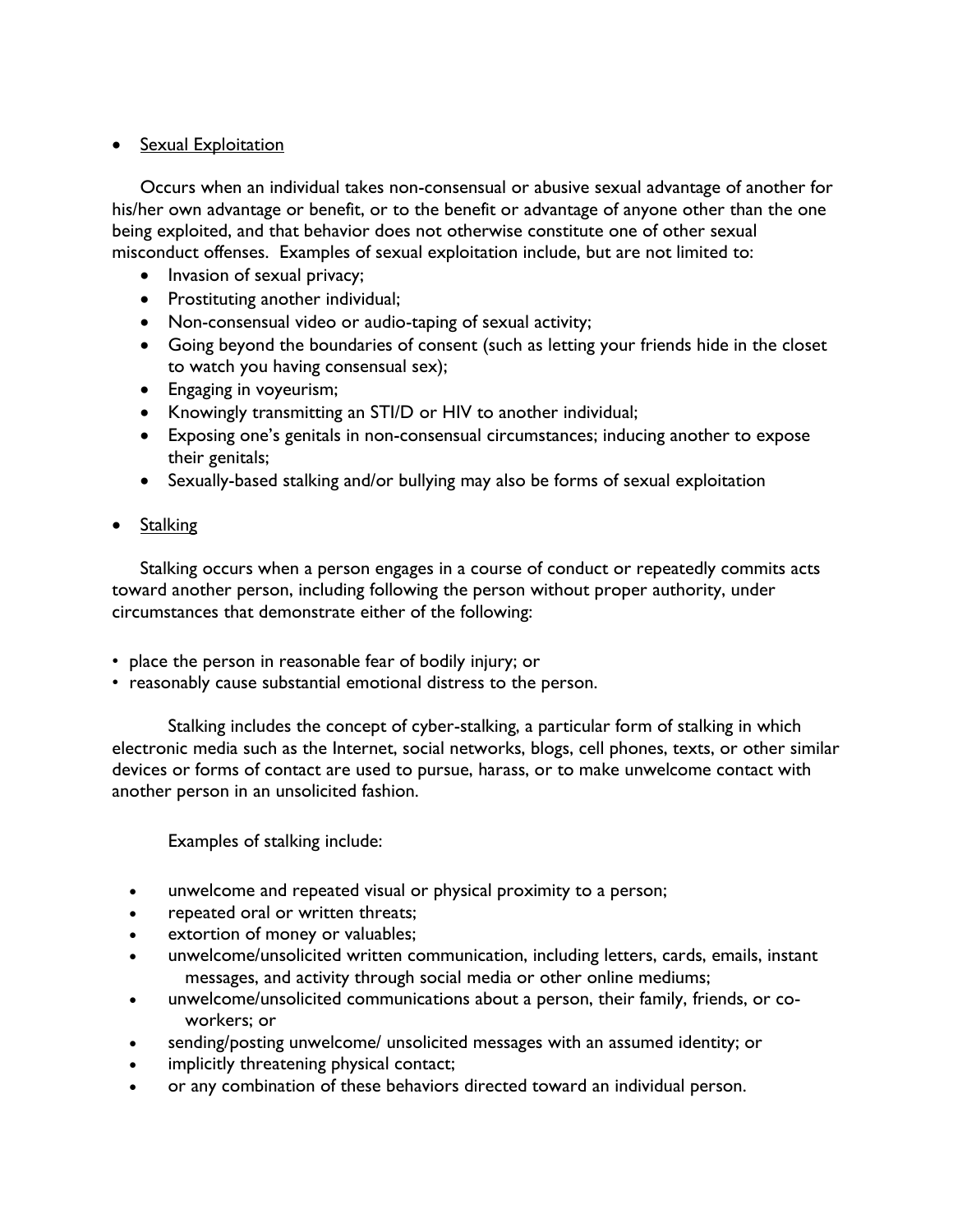#### • Intimate Partner Violence: Domestic Violence or Dating Violence

Intimate-partner violence, also referred to as dating violence, domestic violence, and relationship violence, includes any act of violence or threatened act of violence against a person who is, or has been involved in, a sexual, dating, domestic, or other intimate relationship with that person. It may involve one act or an ongoing pattern of behavior. Intimate-partner violence can encompass a broad range of behavior, including, but not limited to, physical violence, sexual violence, emotional violence, and economic abuse. Intimate-partner violence may take the form of threats, assault, property damage, or violence or threat of violence to one's self, one's sexual or romantic partner, or to the family members or friends of the sexual or romantic partner. Intimate-partner violence affects individuals of all genders, gender identities, gender expressions, and sexual orientations and does not discriminate by racial, social, or economic background.

#### • Bullying or Intimidation

Bullying includes any intentional electronic, written, verbal, or physical act or a series of acts directed at another individual or individuals that is severe, persistent, or pervasive and that has the intended effect of doing any of the following: (i) substantially interfering with a student's education; (ii) creating a threatening environment; or (iii) substantially disrupting the orderly operation of the College. Bullying is prohibited, and participating in such acts will result in disciplinary action. Bullying that is based on gender, sexual orientation, gender identity, or gender expression, or based on any other protected classification as outlined in the College's *Non-Discrimination Policy* will be handled under this policy.

Intimidation is any verbal, written, or electronic threats of violence or other threatening behavior directed toward another person or group that reasonably leads the person(s) in the group to fear for her/his physical well-being. Intimidation is prohibited and will result in disciplinary action.

Anyone who attempts to use bullying or intimidation to retaliate against someone who reports an incident, brings a complaint, or participates in an investigation in an attempt to influence the judicial process will be in violation of retaliation as described within this policy and will be subject to disciplinary action.

#### ADDITIONAL APPLICABLE DEFINITIONS:

- Consent: Consent is clear, knowing and voluntary. Consent is active, not passive. Silence, in and of itself, cannot be interpreted as consent. The lack of a "no" cannot be interpreted as consent. Consent can be given by words or actions, as long as those words or actions create mutually understandable clear permission regarding willingness to engage in (and the conditions of) sexual activity.
	- o Consent to any one form of sexual activity cannot automatically imply consent to any other forms of sexual activity.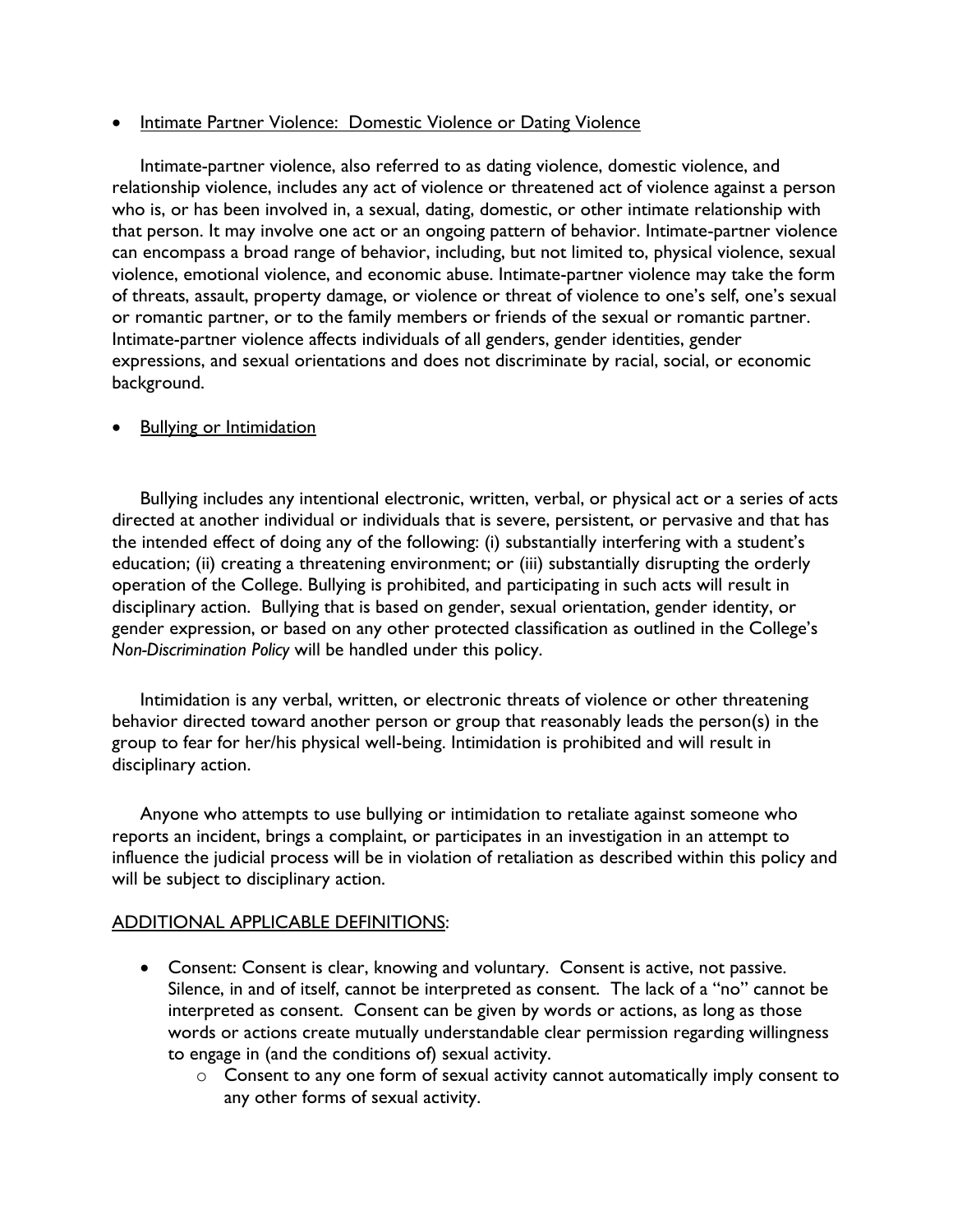- o Previous relationships or prior consent cannot imply consent to future sexual acts.
- o The College affirms a "yes means yes" standard for consent; by this standard, consent is an affirmative, conscious and voluntary agreement to engage in sexual activity
- Force: Force is the use of physical violence and/or imposing on someone physically to gain sexual access. Force also includes threats, intimidation (implied threats) and coercion that overcome resistance or produce consent ("Have sex with me or I'll hit you. Okay, don't hit me, I'll do what you want.").
	- o Coercion is unreasonable pressure for sexual activity. Coercive behavior differs from seductive behavior based on the type of pressure someone uses to get consent from another. When someone makes clear to you that they do not want sex, that they want to stop, or that they do not want to go past a certain point of sexual interaction, continued pressure beyond that point can be coercive.
	- $\circ$  NOTE: There is no requirement that a party resists the sexual advance or request, but resistance is a clear demonstration of non-consent. The presence of force is not demonstrated by the absence of resistance. Sexual activity that is forced is by definition non-consensual, but non-consensual sexual activity is not by definition forced.
	- o In order to give effective consent, one must be of legal age.
	- o Sexual activity with someone who one should know to be -- or based on the circumstances should reasonably have known to be -- mentally or physically incapacitated (by alcohol or other drug use, unconsciousness or blackout), constitutes a violation of this policy.
		- **Incapacitation is a state where someone cannot make rational, reasonable** decisions because they lack the capacity to give knowing consent (e.g., to understand the "who, what, when, where, why or how" of their sexual interaction).
		- This policy also covers a person whose incapacity results from mental disability, sleep, involuntary physical restraint, or from the taking of rape drugs. Possession, use and/or distribution of any of these substances, including Rohypnol, Ketomine, GHB, Burundanga, etc. is prohibited, and administering one of these drugs to another individual is a violation of this policy. More information on these drugs can be found at <http://www.911rape.org/>
- Use of alcohol or other drugs will never function as a defense for any behavior that violates this policy.
- The sexual orientation and/or gender identity of individuals engaging in sexual activity is not relevant to allegations under this policy.
- For reference to the pertinent state statutes on sex offenses, please see [http://www.legis.state.pa.us/WU01/LI/LI/CT/HTM/18/00.031..HTM.](http://www.legis.state.pa.us/WU01/LI/LI/CT/HTM/18/00.031..HTM)

## **External Resources**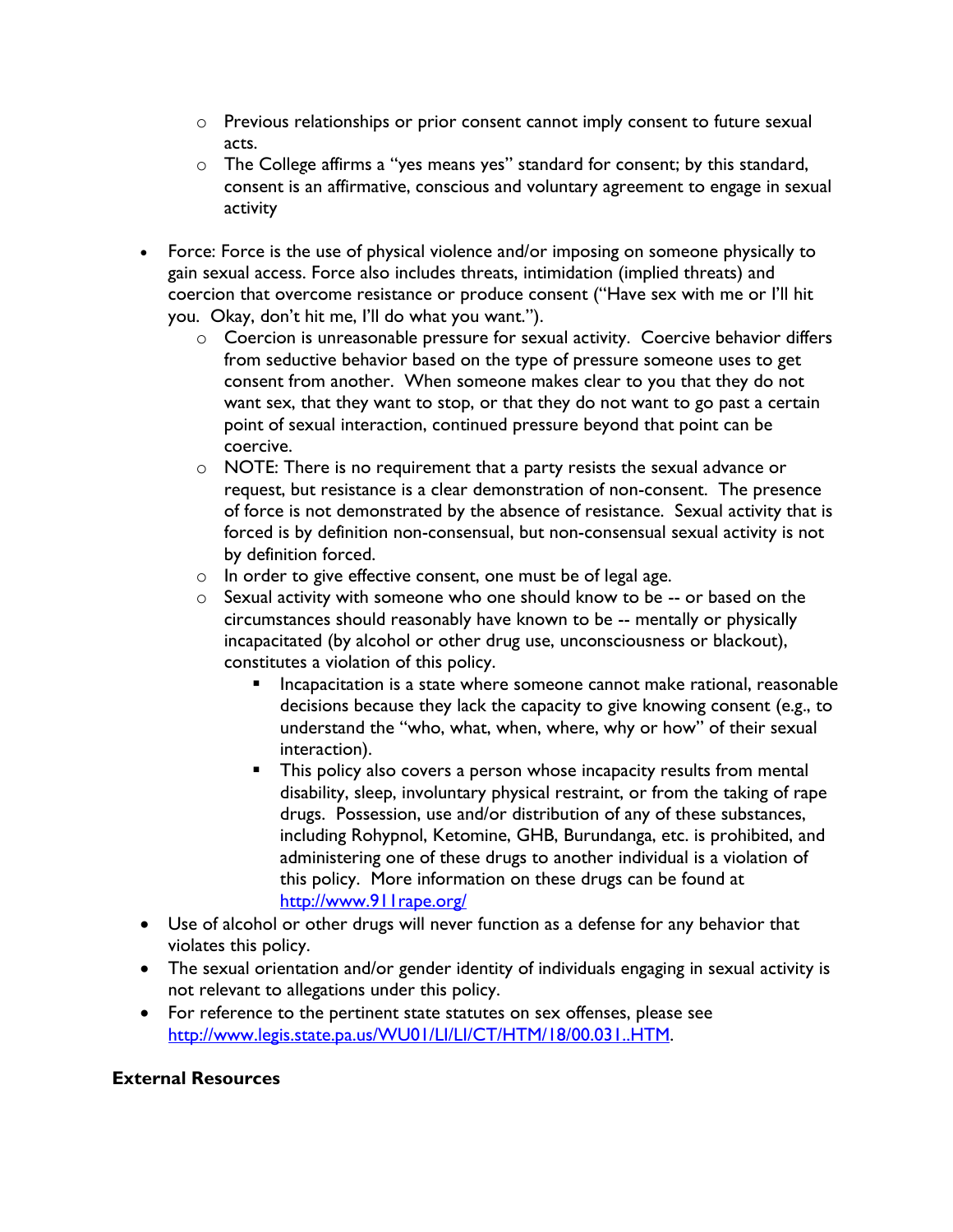# **Medical Care for Sexual Assault:**

### **Philadelphia Sexual Assault Response Center (PSARC)**

300 E. Hunting Park Avenue Philadelphia, PA 19124 215-685-3251 Hotline: 215-425-1625

## **24 Hour Hotlines:**

Women Organized Against Rape 215.985-3333\* National Sexual Assault Hotline: 800-656-HOPE\* Philadelphia Domestic Violence Hotline: 866-SAFE-041

#### **Sexual Harassment:**

Women's Law Project 215.928.9801 Philadelphia Commission on Human Relations 215.686.4692

#### **Prosecution:**

Special Victims Unit 215.685.3251 Police Sex Crimes Unit 215.685.1180/81/82 Rape Prosecution Unit 215.686.8083

*Please note that these resources are in Philadelphia. For locations outside of Philadelphia please call 911.* 

\*These resources are confidential

## **Campus Wide Prevention Efforts**

Prevention efforts focus not only on education, but also primary prevention techniques such as bystander intervention, as well as providing alternative programming for individuals. Alternative programming sometimes has an educational component, but sometimes it is purely designed to provide an alcohol and drug free environment for individuals, thus helping to minimize their own risk. Examples of programs are included in the chart below:

| <b>Type of Program</b>    | <b>Examples</b>                             |
|---------------------------|---------------------------------------------|
| Lectures & Workshops      | <b>Escalation Workshop</b>                  |
|                           | "DUI: A Powerful Lesson" - Mark Sterner     |
|                           | Women Organized Against Rape Workshop       |
|                           | <b>Healthy Choices Orientation Session</b>  |
| <b>Awareness Programs</b> | It's On Us Week of Action                   |
|                           | Alcohol 101 (in first year seminars and for |
|                           | policy violators)                           |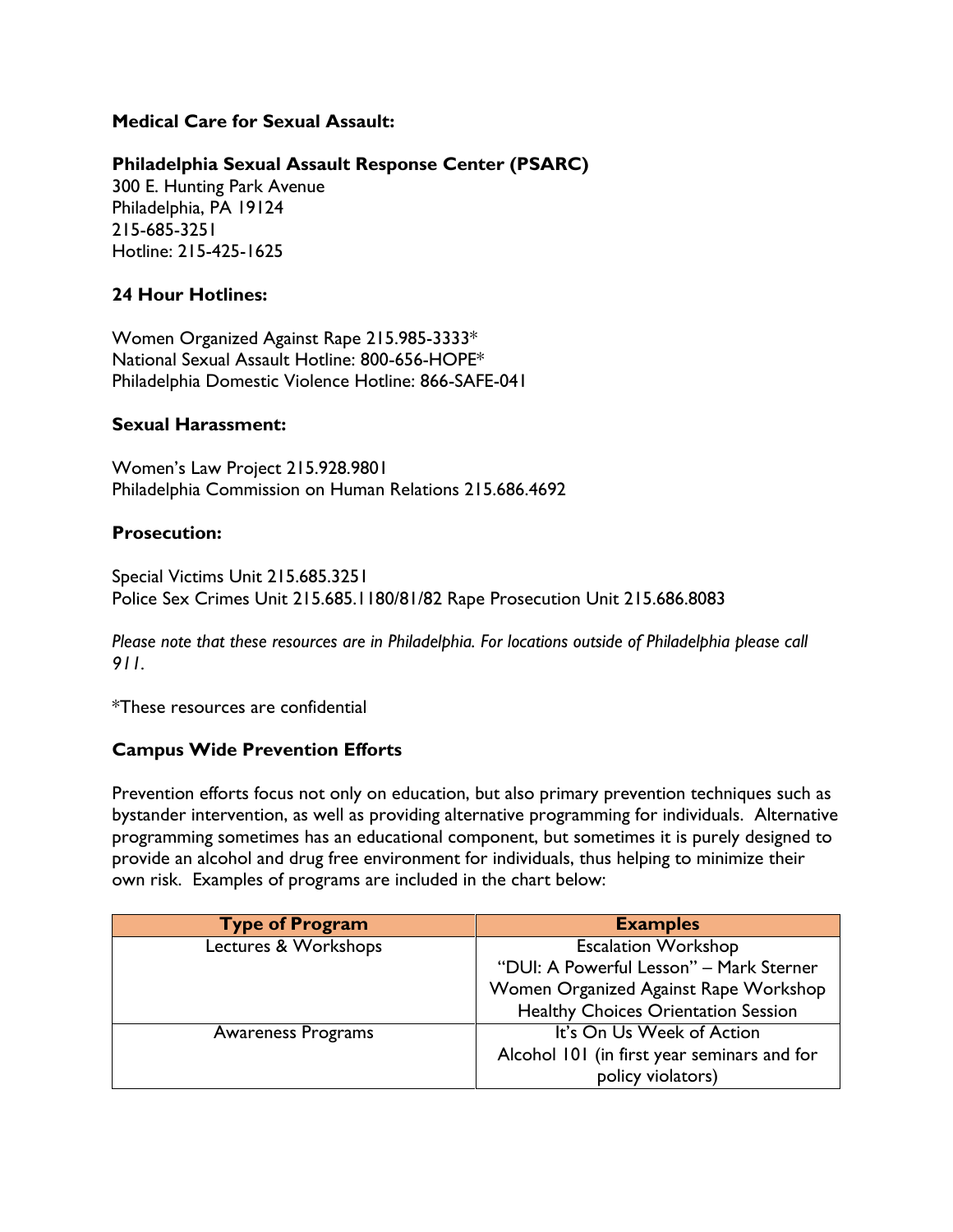|                                 | Denim Day                                     |
|---------------------------------|-----------------------------------------------|
|                                 | Sobriety/Safe Drinking Pledge                 |
|                                 | It's On Us Pledge                             |
|                                 | <b>DUI Simulator</b>                          |
|                                 | Virtual Bar                                   |
|                                 | Various Residence Hall Programs               |
|                                 | National Collegiate Alcohol Awareness         |
|                                 | Week                                          |
|                                 | Day of Silence                                |
| <b>Alcohol Free Programming</b> | Fridays After Dark (every Friday after 9 pm), |
|                                 | Midnight Madness (funded by an NCAA           |
|                                 | CHOICES grant, Alternative programming on     |
|                                 | high risk days (Super Bowl, World Series,     |
|                                 | Halloween, St. Patrick's Day, etc.)           |
| Training                        | Step UP to be a Dear Neighbor (bystander      |
|                                 | intervention training)                        |
|                                 | Responsible Employee/Campus Security          |
|                                 | Authority Training with Faculty, Staff,       |
|                                 | <b>Resident Assistants and other</b>          |
|                                 | paraprofessional staff                        |
|                                 | Sexual Harassment Training                    |
| Electronic                      | Social Media campaigns                        |
|                                 | It's On Us Campaign                           |
|                                 | Use of campus wide TVs                        |

## **Educational Resources**

Our goal is to always prevent an incident from occurring. With this goal in mind, the remaining section includes examples of policy violations and risk reduction tips.

## **Risk Reduction Tips**

Risk reduction tips can often take a victim-blaming tone, even unintentionally. With no intention to victim-blame, and with recognition that only those who commit sexual violence are responsible for those actions, these suggestions may nevertheless help you to reduce your risk of experiencing a non-consensual sexual act. Below, suggestions to avoid committing a nonconsensual sexual act are also offered:

- If you have limits, make them known as early as possible.
- Tell a sexual aggressor "NO" clearly and firmly.
- Try to remove yourself from the physical presence of a sexual aggressor.
- Find someone nearby and ask for help.
- Take affirmative responsibility for your alcohol intake/drug use and acknowledge that alcohol/drugs lower your sexual inhibitions and may make you vulnerable to someone who views a drunk or high person as a sexual opportunity.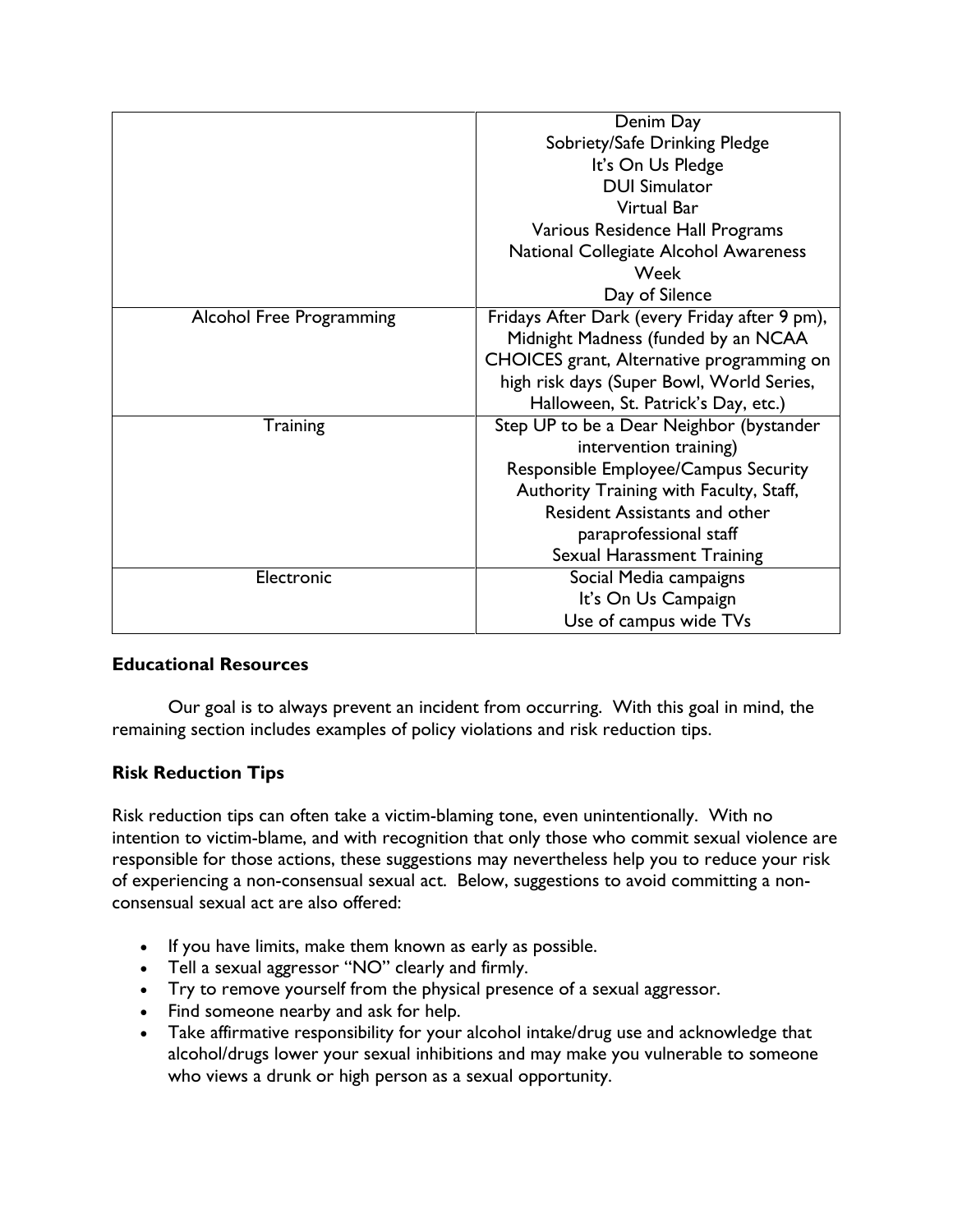• Take care of your friends and ask that they take care of you. A real friend will challenge you if you are about to make a mistake. Respect them when they do.

If you find yourself in the position of being the initiator of sexual behavior, you owe sexual respect to your potential partner. These suggestions may help you to reduce your risk for being accused of sexual misconduct:

- 1. Clearly communicate your intentions to your sexual partner and give them a chance to clearly relate their intentions to you.
- 2. Understand and respect personal boundaries.
- 3. DON'T MAKE ASSUMPTIONS about consent; about someone's sexual availability; about whether they are attracted to you; about how far you can go or about whether they are physically and/or mentally able to consent. If there are any questions or ambiguity then you DO NOT have consent.
- 4. Mixed messages from your partner are a clear indication that you should stop, defuse any sexual tension and communicate better. You may be misreading them. They may not have figured out how far they want to go with you yet. You must respect the timeline for sexual behaviors with which they are comfortable.
- 5. Don't take advantage of someone's drunkenness or drugged state, even if they did it to themselves.
- 6. Realize that your potential partner could be intimidated by you, or fearful. You may have a power advantage simply because of your gender or size. Don't abuse that power.
- 7. Understand that consent to some form of sexual behavior does not automatically imply consent to any other forms of sexual behavior.
- 8. Silence and passivity cannot be interpreted as an indication of consent. Read your potential partner carefully, paying attention to verbal and non-verbal communication and body language.

# **Examples**

• Amanda and Bill meet at a party. They spend the evening dancing and getting to know each other. Bill convinces Amanda to come up to his room. From 11:00 pm until 3:00 am, Bill uses every line he can think of to convince Amanda to have sex with him, but she adamantly refuses. He keeps at her, and begins to question her religious convictions, and accuses her of being "a prude." Finally, it seems to Bill that her resolve is weakening, and he convinces her to give him a "hand job" (hand to genital contact). Amanda would never had done it but for Bill's incessant advances. He feels that he successfully seduced her, and that she wanted to do it all along, but was playing shy and hard to get. Why else would she have come up to his room alone after the party? If she really didn't want it, she could have left.

**Bill is responsible for violating the Non-Consensual or Forced Sexual Contact section of this policy. It is likely that a College hearing would find that the degree and duration of the pressure Bill applied to Amanda are unreasonable. Bill coerced Amanda into performing unwanted sexual**